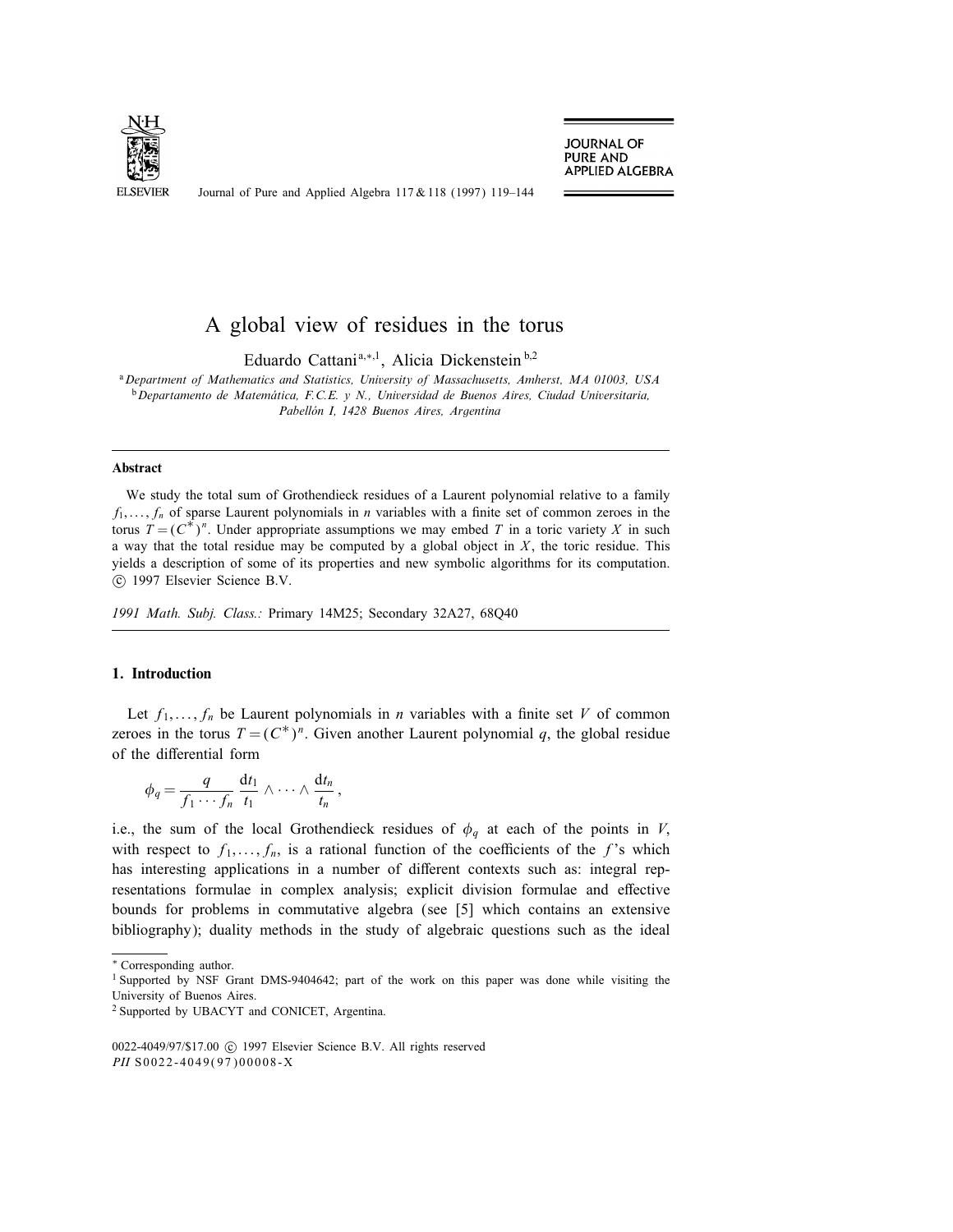membership problem, complexity bounds, etc. [4, 14, 15, 17, 30]. We are interested in the properties of the global residue and in finding symbolic algorithms for its computation.

In a previous joint paper with Sturmfels [8], we considered the case of Taylor polynomials  $f_1, \ldots, f_n$  and showed that it was possible to use Gröbner bases methods to compute global residues when the leading terms of the  $f_i$ 's, relative to a positive weight, intersect only at the origin. This assumption means that the closures of the zeroes of the  $f_i$ 's in a weighted projective compactification of  $C^n$  have no common intersection with the divisor at infinity.

In this paper, we generalize the above situation to consider Laurent polynomials  $f_1, \ldots, f_n$  for which there exists a toroidal compactification X of T such that the closures of the zeroes of the  $f_i$ 's have no common intersection outside of T (see Assumption 3 in Section 4). It is known, by the fundamental work of Khovanskii [24], that this assumption holds generically for Laurent polynomials with fixed Newton polyhedra. We then show, in Theorem 4, that the global residue of  $\phi_q$  equals the toric residue of the rational *n*-form  $\Phi_q$  which extends  $\phi_q$  to X. The toric residue [11] is a global object defined as the trace over  $X$  of a suitable Cech cohomology class  $[\Phi_q] \in H^n(X, \Omega^n_X)$  which coincides, when X is simplicial, with the integral over X of the Dolbeault representative of  $[\Phi_q]$ . Its main properties are studied in [11, 7] and summarized in Theorem 1.5. This global view allows us to show and bound the polynomial dependence of the global residue on coefficients corresponding to points in the interior of the Newton polyhedron. This follows from a differentiation formula for toric residues, together with the toric version of the Euler–Jacobi vanishing conditions [25], which we recover with our methods.

In Section 4 we restrict ourselves to the case when the polynomials  $f_j$  are supported in an integral multiple  $k_iP$  of a fixed polytope P (see Assumption 3). This is a variation on the "unmixed" case where one considers polynomials with the same Newton polyhedron. Now the divisors defined by the closure in the toric variety associated to P of the zeroes of the  $f_i$ 's are all multiples of a single ample divisor. This has very important algebraic consequences which allow us to give a simple algorithm for the evaluation of global residues by means of Gröbner bases computations. We propose also a new method to compute traces of Laurent polynomials over  $V$ . These results extend to the case of certain rational functions q on T, regular at the points of V. We should point out that Assumption 4 is essentially disjoint from the notion of "reduced system" considered by Zhang [35], and a similar assumption in the work of Gel'fond and Khovanskii [20].

Finally, in Section 5, we consider the case of Taylor polynomials satisfying an appropriate version of Assumption 3. We obtain a generalization of the (Gröbner basis) normal form algorithm of [8], as well as results concerning the quotient ring  $C[z_1, \ldots, z_n]/\langle f_1, \ldots, f_n \rangle$ .

This global approach is pursued further in a forthcoming joint paper with Bernd Sturmfels, where we express the denominator of the global and toric residues in terms of sparse resultants.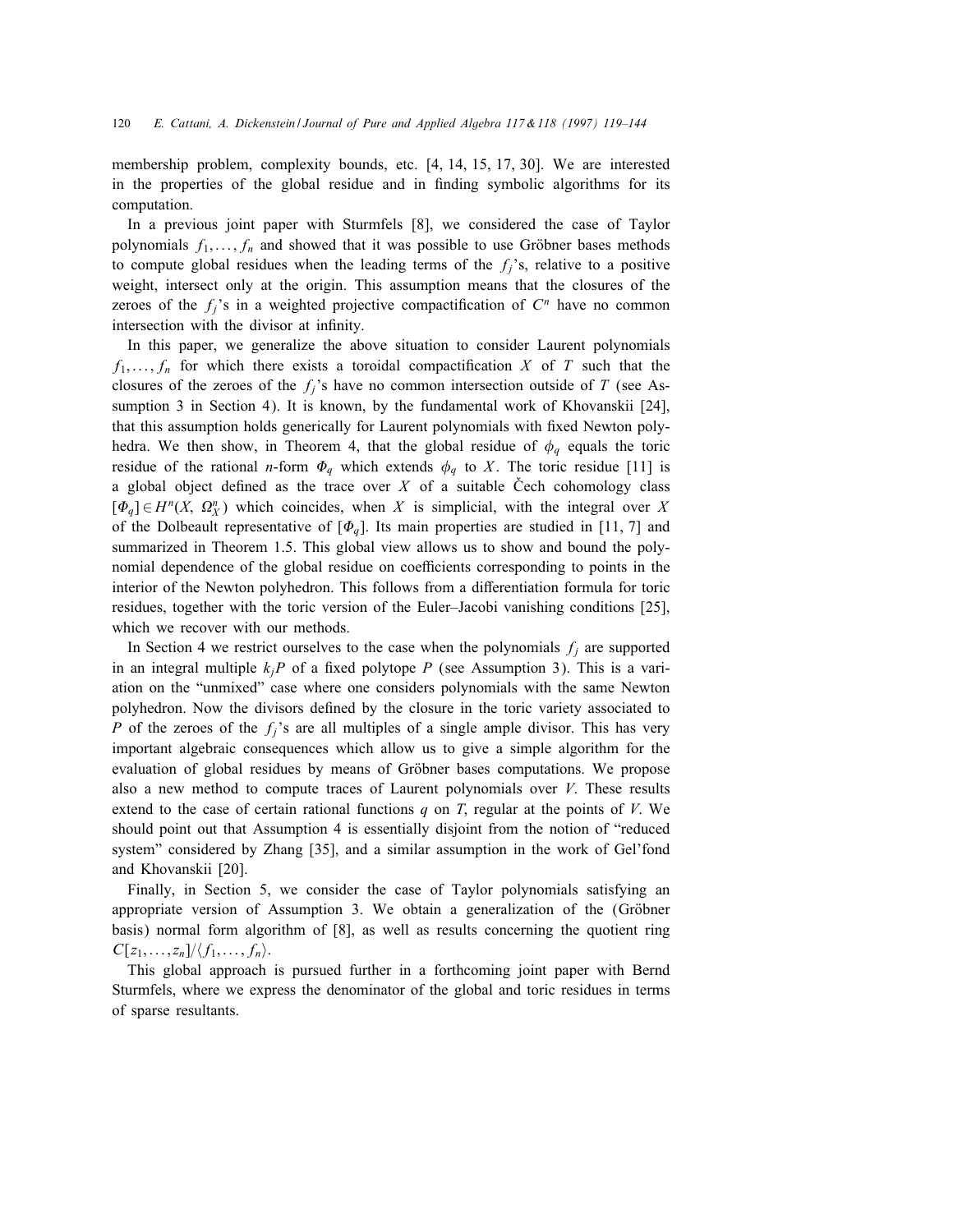# 2. Preliminaries on toric varieties and residues

We begin with some background on toric geometry mostly to establish notation and terminology. We refer the reader to [10, 12, 18, 28] for details and proofs.

A complete toric variety X of dimension n is determined by a complete fan  $\Sigma$  in an *n*-dimensional real vector space  $N_R$ . There is a distinguished lattice of maximal rank  $N \subset N_R$  and we let M denote the dual lattice. The N-generators of the onedimensional cones in  $\Sigma$  will be denoted  $\eta_1, \ldots, \eta_s$ . We will denote by S the polynomial ring  $S = C[x_1, \ldots, x_s]$ . It is convenient to think of the variable  $x_i$  as being associated to the generator  $\eta_i$  and hence to a torus-invariant irreducible divisor  $D_i$  of X. The Chow group of invariant Weil divisors in X will be denoted by  $A_{n-1}(X)$ . It is an abelian group of rank  $r := s - n$ .

Given  $a \in Z^s$ , we will let  $x^a$  stand for the (Laurent) monomial  $\prod_{i=1}^s x_i^{a_i}$ . As in [10], we define an  $A_{n-1}(X)$ -valued grading of S by

$$
\deg(x^a) := \left[\sum_{i=1}^s a_i D_i\right] \in A_{n-1}(X).
$$

More explicitly, *deg* is deduced from the right morphism in the exact sequence

$$
0 \to M \to Z^s \to A_{n-1}(X) \to 0, \tag{1}
$$

where the left morphism sends an element  $m \in M$  to the s-tuple  $\langle m, \eta \rangle := (\langle m, \eta_1 \rangle, \dots, \eta_n \rangle)$  $\langle m, \eta_s \rangle$ ). In particular, for any  $m \in M$ , the monomial  $x^{\langle m, \eta \rangle} := \prod_{i=1}^{s} x_i^{\langle m, \eta_i \rangle}$  has degree 0. We will denote by  $S_\alpha$  the graded piece of S of polynomials of degree  $\alpha$ .

Let  $Z(\Sigma)$  denote the algebraic subvariety of  $C<sup>s</sup>$  associated to the radical monomial ideal

$$
B(\Sigma) := \Bigg\langle \prod_{\eta_i \notin \sigma} x_i, \sigma \text{ a cone of } \Sigma \Bigg\rangle.
$$

The algebraic group  $G := \text{Hom}_{\mathbb{Z}}(A_{n-1}(X), C^*) \hookrightarrow (C^*)^s$  acts naturally on  $C^s$  leaving  $Z(\Sigma)$  invariant. The toric variety X may be realized as the categorical quotient  $C<sup>s</sup> - Z(\Sigma)/G$ . When X is simplicial, i.e., all the cones in  $\Sigma$  are generated by linearly independent vectors, the  $G$ -orbits are closed and  $X$  is the geometric quotient  $C^s - Z(\Sigma)/G$ .

We recall (see [3]) the definition of the Euler form on  $X$  generalizing the classical construction in  $P^n$ . Let  $m_1, \ldots, m_n$  be a Z-basis of M. For any subset  $I = \{ \rho_1, \ldots, \rho_n \}$ of  $\{1, \ldots, s\}$  define

$$
\det(\eta_I):=\det(\langle m_i,\eta_{\rho_j}\rangle_{1\leq i,j\leq n}),\quad dx_I=dx_{\rho_1}\wedge\cdots\wedge dx_{\rho_n},\quad \hat{x}_I=\prod_{\rho\notin I}x_{\rho}.
$$

Note that the product  $det(\eta_I) dx_I$  is independent of the ordering of  $\rho_1, \ldots, \rho_n$ . Let  $\Omega = \Omega_X$  be defined by the formula

$$
\Omega = \sum_{|I|=n} \det(\eta_I) \hat{x}_I \, dx_I,
$$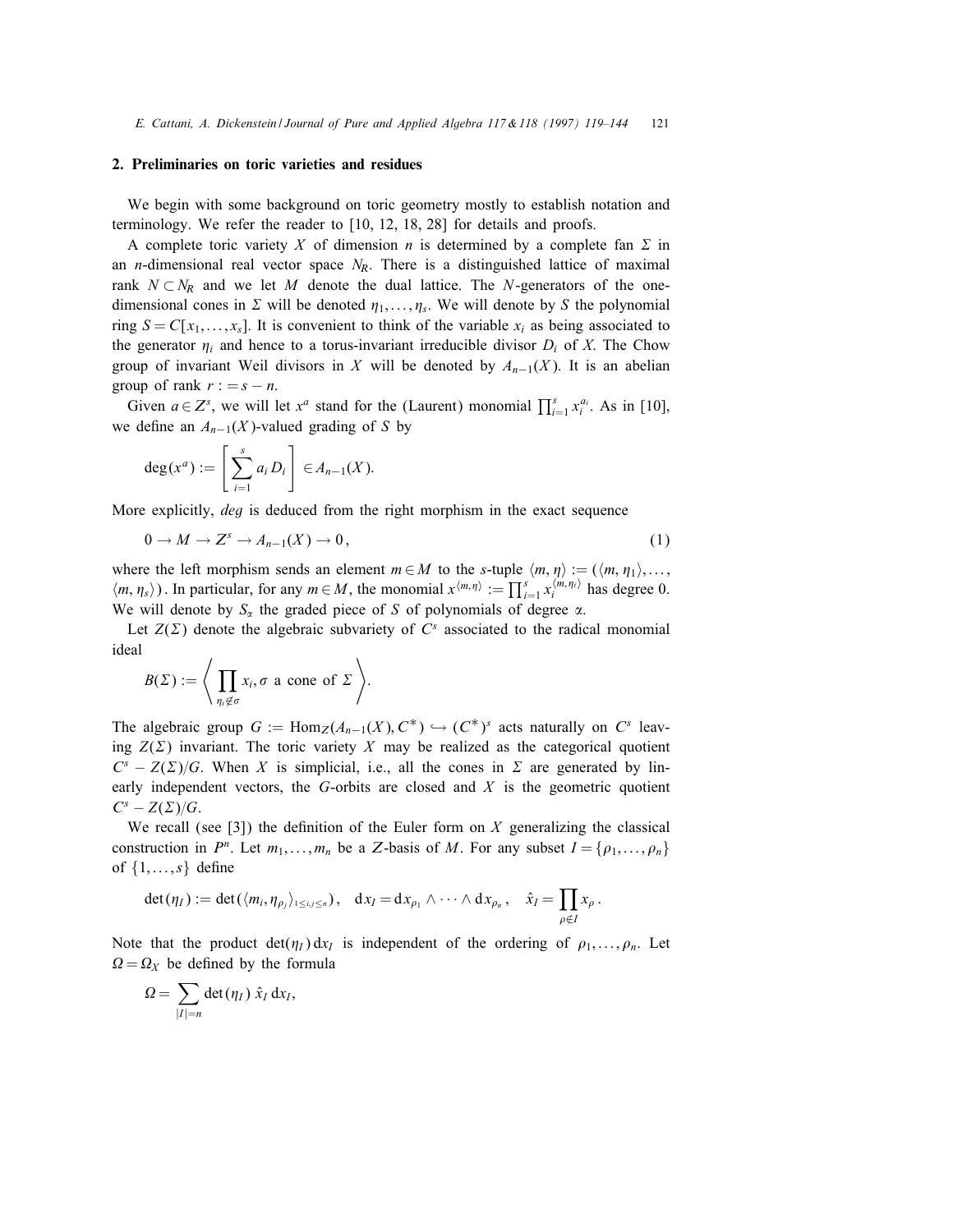where the sum is over all *n*-element subsets  $I \subset \{1, \ldots, s\}$ . This form is well-defined up to  $\pm 1$  (depending on the choice of basis of M).

Given homogeneous polynomials  $F_j \in S_{\alpha_j}$ ,  $j = 0, \ldots, n$ , we define their *critical degree* to be

$$
\rho = \rho(F_0,\ldots,F_n) := \left(\sum_{j=0}^n \alpha_j\right) - \beta_0 \in A_{n-1}(X),
$$

:

where  $\beta_0 = \sum_{i=1}^s \deg(x_i) \in A_{n-1}(X)$  is the sum of the degrees of the variables, i.e.,  $\beta_0$ is the anticanonical class of X. Each  $H \in S_\rho$  determines a meromorphic *n*-form on X

$$
\omega_F(H) = \frac{H\,\Omega}{F_0\cdots F_n}
$$

Next, we recall the definition and basic properties of the *toric residue* [7, 11]). Let  $F_0, \ldots, F_n$ , and H be homogeneous polynomials as above, and suppose, in addition, that  $F_0, \ldots, F_n$  do not vanish simultaneously on X. The form  $\omega_F(H)$  defines a Cech cohomology class  $[\omega_F(H)] \in H^n(\mathcal{U}, \hat{\Omega}_X^n)$ , where  $\mathcal U$  is the covering  $\{U_j := \{x \in X : F_j(X) \neq 0\};\$  $j = 0, \ldots, n$ } and  $\widehat{\Omega}_X^n$  is the sheaf of Zariski *n*-forms on X. It is not hard to see that  $[*\omega*<sub>F</sub>(H)]$  is alternating on the order of  $F_0, \ldots, F_n$  and that if H is in the ideal  $\langle F_0, \ldots, F_n \rangle$ , then  $\omega_F(H)$  is a Cech coboundary. Thus,  $[\omega_F(H)]$  depends only on the equivalence class of H modulo the ideal generated by  $F_0, \ldots, F_n$ . The toric residue

$$
\mathrm{Res}_F: S_\rho/\langle F_0,\ldots,F_n\rangle_\rho\longrightarrow C
$$

is given by the formula  $\text{Res}_F(H) = \text{Tr}_X((\omega_F(H)))$ , where  $\text{Tr}_X$  denotes the trace map  $Tr_X: H^n(X, \hat{Q}_X^n) \to C$ . When there is no danger of confusion, we will write Res(H) instead of  $\text{Res}_F(H)$ .

The main properties of the toric residue are summarized in the following theorem.

**Theorem 1.** Let X be a simplicial, complete toric variety. Let  $F_i \in S_\alpha$ ,  $j = 0, \ldots, n$ , be homogeneous polynomials which do not vanish simultaneously on X and let  $\rho$  be the critical degree.

(i) Suppose the set  $Z_0 := \{x \in X : F_j(x) = 0, j \neq 0\}$  is finite. Then, for any  $H \in S_\rho$ ,

$$
\mathrm{Res}_F(H) = \sum_{x \in Z_0} \mathrm{Res}_{\{F_1,\ldots,F_n\},x} \left( \frac{(H/F_0) \Omega}{F_1 \cdots F_n} \right),
$$

where  $\text{Res}_{\{F_1,\dots,F_n\},x}$  denotes the local Grothendieck residue associated to  $F_1,\dots,F_n$  at the point x.

(ii) Suppose that  $\alpha_0, \ldots, \alpha_n \in \text{Pic}(X)$  are ample divisors, then the toric residue map defines an isomorphism

 $Res_F: S_\rho/\langle F_0,\ldots,F_n\rangle_\rho \to C$ 

(iii) Assuming again that  $\alpha_0, \ldots, \alpha_n \in \text{Pic}(X)$  are ample divisors, let  $\sigma$  be a cone of dimension n in the fan defining X. Suppose that  $\sigma$  is generated by  $\eta_1, \ldots, \eta_n$ , ordered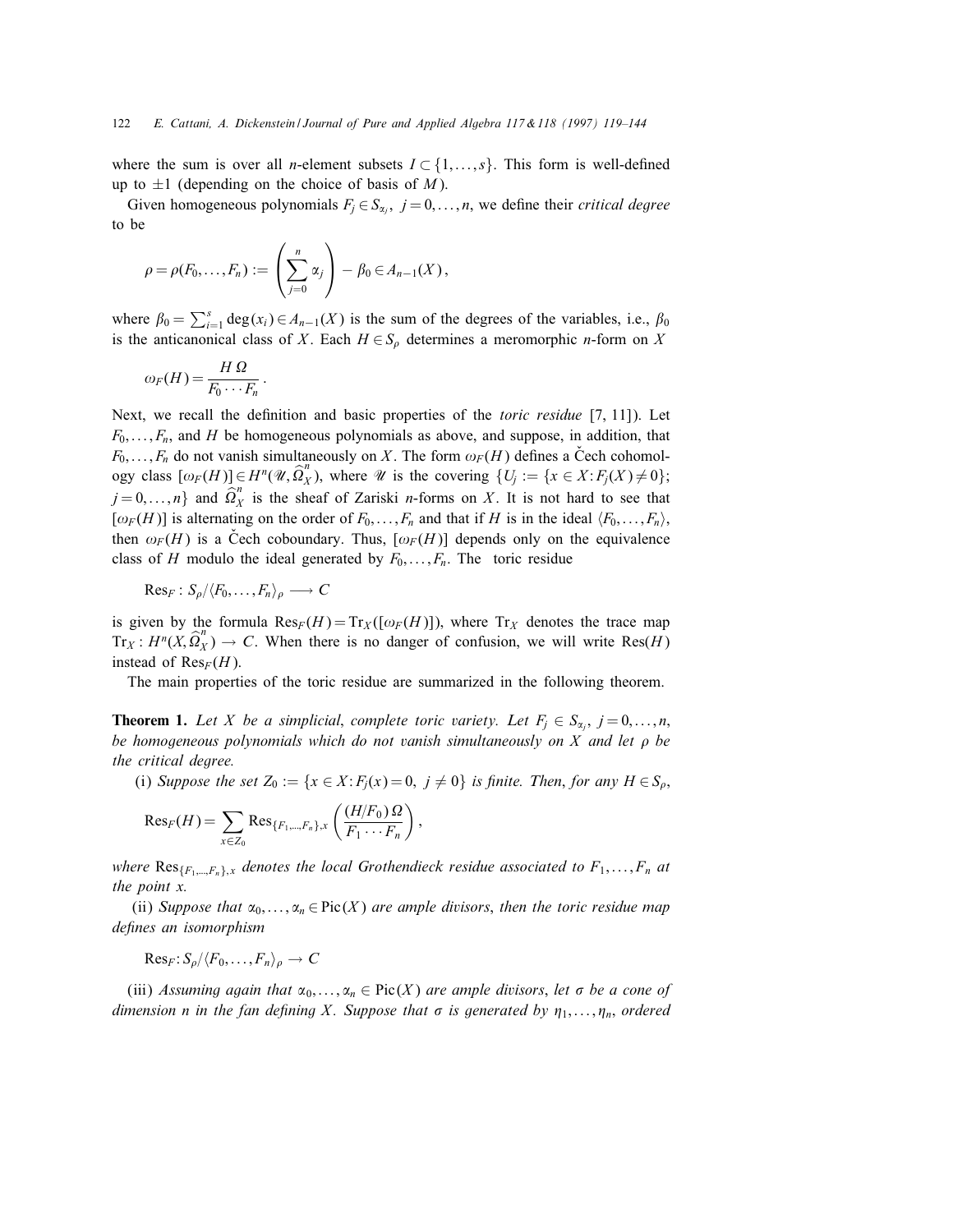in such a way that  $\det(\langle m_i, \eta_j \rangle) > 0$ . There exists an  $(n + 1) \times (n + 1)$  matrix of homogeneous polynomials  $A = (A_{ij})$  such that

$$
F_j = A_{0j} \prod_{i > n} x_i + \sum_{i=1}^n A_{ij} x_i.
$$

Let  $\Delta_{\sigma}$  denote both the polynomial  $\det(A) \in S_{\rho}$  and its class in the above quotient. Then,

 $Res_F(\varDelta_{\sigma}) = 1.$ 

 $(iv)$  Let  $X$  now be a non-necessarily simplicial complete toric variety, but assume that the divisors  $\alpha_j$  are all integral multiples of a fixed ample divisor  $\alpha = [\sum_{i=1}^s a_i D_i]$ Pic(X), i.e.,  $\alpha_j = k_j \alpha$ ,  $k_j \in N$ ,  $j = 0, ..., n$ . Let  $J_F(\alpha)$  denote the toric Jacobian [11]

$$
J_F(\alpha) = \frac{1}{\det(\eta_I) \hat{x}_I} \det \begin{pmatrix} k_0 F_0 & \cdots & k_n F_n \\ \partial F_0 / \partial x_{\rho_1} & \cdots & \partial F_n / \partial x_{\rho_1} \\ \vdots & & \vdots \\ \partial F_0 / \partial x_{\rho_n} & \cdots & \partial F_n / \partial x_{\rho_n} \end{pmatrix},
$$

for any choice of linearly independent  $\eta_{\rho_1}, \ldots, \eta_{\rho_n}$ . Then,  $J_F(\alpha) \in S_\rho$  and

$$
\mathrm{Res}_F(J_F(\alpha))=\left(\prod_{j=0}^n k_j\right)n!\,\mathrm{vol}(P_\alpha),
$$

where  $vol(P_{\alpha})$  denotes the volume of the polytope

$$
P_{\alpha}:=\{m\in M:\langle m,\eta_i\rangle\geq -a_i\}.
$$

**Proof.** The first three items are proved in [7]. When all  $k<sub>i</sub> = 1$ , part (iv) is contained in [11, Theorem 5.1]. The extension to this slightly more general situation is straightforward. Let  $K := \prod_{j=0}^{n} k_j$  and set  $K_j = K/k_j$ ,  $j = 0, \ldots, n$ ,  $\tilde{F} := (F_0^{K_0}, \ldots, F_n^{K_n})$ . As all  $F_j^{K_j}$  have the same ample degree  $K\alpha$ , we know by Theorem 5.1 of [11] that  $Res_{\tilde{F}}(J_{\tilde{F}}(\alpha)) = deg(\tilde{F}) = n! \text{vol}(KP_{\alpha}) = n! K^{n} \text{vol}(P_{\alpha})$ . On the other hand,

$$
\frac{J_F(\alpha)\Omega}{F_0 \dots F_n} = \frac{K}{\prod_{j=0}^n K_j} \frac{J_{\tilde{F}}(K\alpha)\Omega}{F_0^{K_0} \dots F_n^{K_n}}.
$$

Therefore,

$$
\mathrm{Res}_F(J_F(\alpha)) = \frac{K}{\prod_{j=0}^n K_j} n! K^n \operatorname{vol}(P_\alpha) = n! K \operatorname{vol}(P_\alpha),
$$

as asserted.

Remark 2. (i) In [7, 3.12], it is conjectured that the isomorphism in (ii) of Theorem 1 holds under the weaker assumption that  $F_0, \ldots, F_n \in B(\Sigma)$ . This conjecture is true, for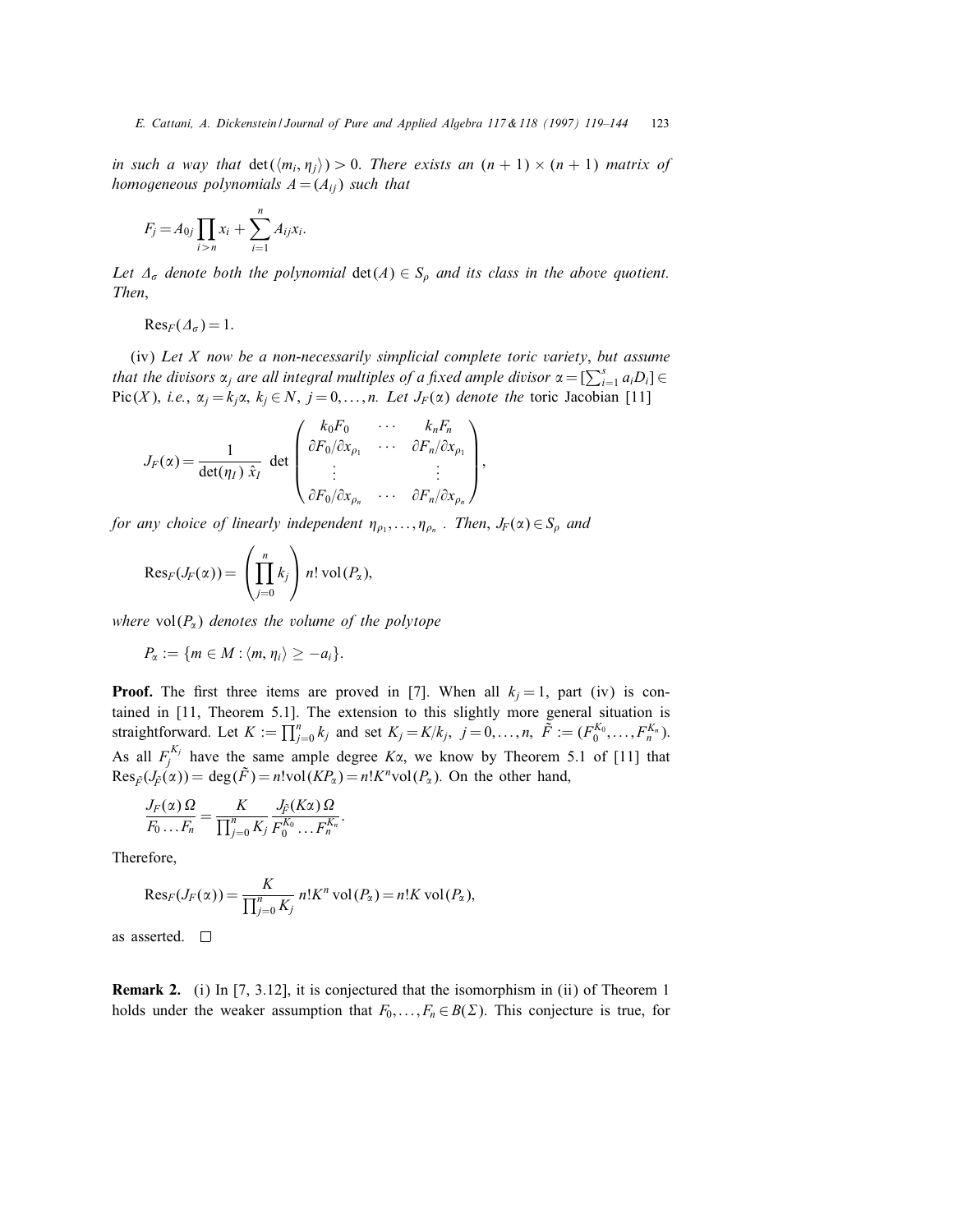example, when X is a weighted projective space. Here  $F \in B(\Sigma)$  simply means that  $deg(F)$  is positive, but it need not be Cartier (though a multiple will be Cartier and ample).

(ii) Note that  $P_\alpha$  is defined up to translations, but its volume is well defined.

We recall that a polytope  $P \subset \mathbb{R}^n$  is said to be *integral* whenever all of its vertices have integer coordinates. One can associate to an integral polytope P a fan  $\Sigma(P)$  and, consequently, a toric variety  $X_P$  (see [18, 28]). We take as lattice  $N = Z^n$  and the one-dimensional cones in  $\Sigma(P)$  are spanned by the first integer vectors  $\eta_1, \ldots, \eta_s$  in the inner normals to the facets of  $P$ . The variety  $X_P$  comes endowed with an ample divisor defined as follows: Let  $b_i = -\min_{m \in P} \langle m, \eta_i \rangle$  and set

$$
\beta = \left[\sum_{i=1}^{s} b_i \cdot D_i\right] \in A_{n-1}(X_P). \tag{2}
$$

Then,  $\beta$  is ample and the variety  $X_P$  may be reconstructed from  $\beta$  as  $X_P = \text{Proj}(S_{\ast \beta})$ ,  $S_{*\beta} = \sum_{k=0}^{\infty} S_{k\beta}.$ 

We denote by  $e_1, \ldots, e_n$  the standard basis of  $Z^n$  and by  $\xi_1, \ldots, \xi_n$  the dual basis. The monomials

$$
t_j := x^{\langle \xi_j, \eta \rangle} = \prod_{i=1}^s x_i^{\eta_{ij}}; 1 \le j \le n,
$$
\n(3)

where  $\eta_i = (\eta_{i1}, \dots, \eta_{in}), i = 1, \dots, s$ , define coordinates in the torus  $T \subset X_P$ . Note that for any  $a \in Z^n$ ,  $t^a = x^{\langle a, \eta \rangle}$ .

For any  $k \in N$  there is a natural isomorphism  $\varphi_k : C[kP \cap Z^n] \to S_{k\beta}$  defined by

$$
t^m \mapsto \prod_{i=1}^s x_i^{\langle m,\eta_i\rangle + kb_i}, \quad m \in kP \cap Z^n.
$$

We say that an integral polytope P is prime at one of its vertices  $\nu$  if  $\nu$  belongs to precisely *n* facets of *P*. Thus, *P* is prime at some vertex if and only if  $\Sigma(P)$  has (at least) one simplicial cone of dimension  $n$ . We say  $P$  is prime if it is prime at all of its vertices, i.e., if  $X_P$  is a simplicial toric variety.

Given a Laurent polynomial  $f = \sum a_{\alpha} t^{\alpha} \in C[t_1, t_1^{-1}, \dots, t_n, t_n^{-1}]$ , we denote by  $\Delta(f)$ its Newton polyhedron, i.e., the convex hull of  $\{\alpha \in \mathbb{Z}^n : a_{\alpha} \neq 0\}$ . Given a polytope Q, we say that f is Q-supported if  $\Delta(f) \subseteq Q$  and  $\Delta(f)$  intersects all the facets of Q.

Given an integral polytope P and a Laurent polynomial  $f = \sum_{m \in \Delta(f)} a_m t^m$ , the *P*-homogenization of  $f$  is the polynomial

$$
F(x_1,\ldots,x_s):=\sum_{m\in\Delta(f)}a_m\prod_{i=1}^s x_i^{\langle m,\eta_i\rangle+c_i};\quad c_i=-\min_{\mu\in\Delta(f)}\langle\mu,\eta_i\rangle.
$$
 (4)

We note that, relative to the degree associated to the toric variety  $X_P$ ,  $F$  is homogeneous of degree  $\gamma = \left[\sum_{i=1}^{s} c_i D_i\right]$ . Moreover, the closure in  $X_P$  of the divisor of zeroes of f in the torus is equal to the zero set of  $F$ .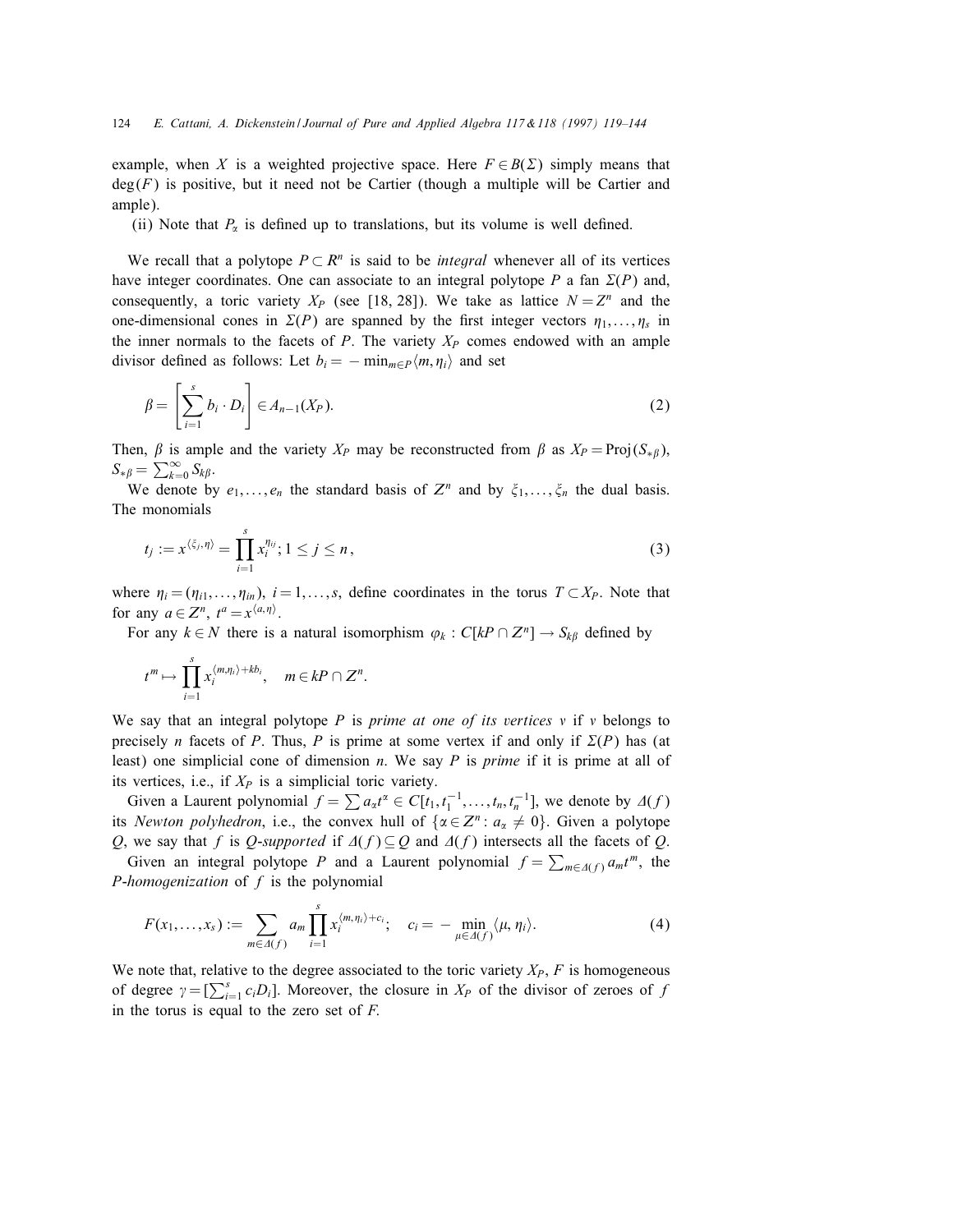**Remark 3.** (i) In the particular case when f is kP-supported, for some  $k \in N$ , then  $c_i = kb_i$  and

$$
F(x_1,\ldots,x_s)=\sum_{m\in\Delta(f)}a_m\prod_{i=1}^s x_i^{\langle m,\eta_i\rangle+kb_i}=\varphi_k(f)\in S_{k\beta}.
$$

Thus, F has ample degree equal to  $k\beta$ .

(ii) Note that the P-homogenization of a Laurent polynomial depends only on the primitive vectors  $\eta_1, \ldots, \eta_s$  in the one-dimensional cones of the fan  $\Sigma(P)$ . Thus, we may similarly define the  $X$ -homogenization of a Laurent polynomial relative to any toric variety X.

## 3. Global residues in the torus

Let  $f_1, \ldots, f_n \in C[t_1, t_1^{-1}, \ldots, t_n, t_n^{-1}]$  be Laurent polynomials whose common set of zeroes Z in  $T = (C^*)^n$  is finite. Given  $a \in \mathbb{Z}^n$ , denote by  $\phi_a$  the meromorphic form on the torus

$$
\phi_a = \frac{t^a}{f_1 \cdots f_n} \frac{dt_1}{t_1} \wedge \cdots \wedge \frac{dt_n}{t_n}.
$$

We are interested in computing the *global residue* 

$$
R_f^T(a) = \sum_{t \in Z} \text{Res}_t(\phi_a),
$$

where Res<sub>t</sub>( $\phi_a$ ) stands for the Grothendieck residue of  $\phi_a$  with respect to  $f_1, \ldots, f_n$ . We refer to [1, 22, 34] for the classical theory of residues and to [26, 27, 31, 32] for an algebraic approach.

Let  $\Delta_i$  denote the Newton polyhedron of  $f_i$ . Then Khovanskii [24] has shown that for generic polynomials with the given Newton polyhedra  $\Delta_i$  there exists an integral polytope P (in fact, P may be taken to be the Minkowski sum  $\Delta_1 + \cdots + \Delta_n$ ) for which the following property holds.

**Assumption 1.** Let  $F_j$  denote the P-homogenization of  $f_j$ , then the set of common zeroes

$$
V = \{x \in X_P : F_j(x) = 0; \quad j = 1, ..., n\}
$$
\n(5)

is contained in  $T$  (consequently, finite).

The next theorem shows that, under this assumption, the global residue  $R_f^T(a)$  equals a toric residue in  $X_P$ .

**Theorem 4.** Let  $f_1, \ldots, f_n \in C[t_1, t_1^{-1}, \ldots, t_n, t_n^{-1}]$  be Laurent polynomials and P an n-dimensional integral polytope for which Assumption 3 holds. Let  $\beta$  be the ample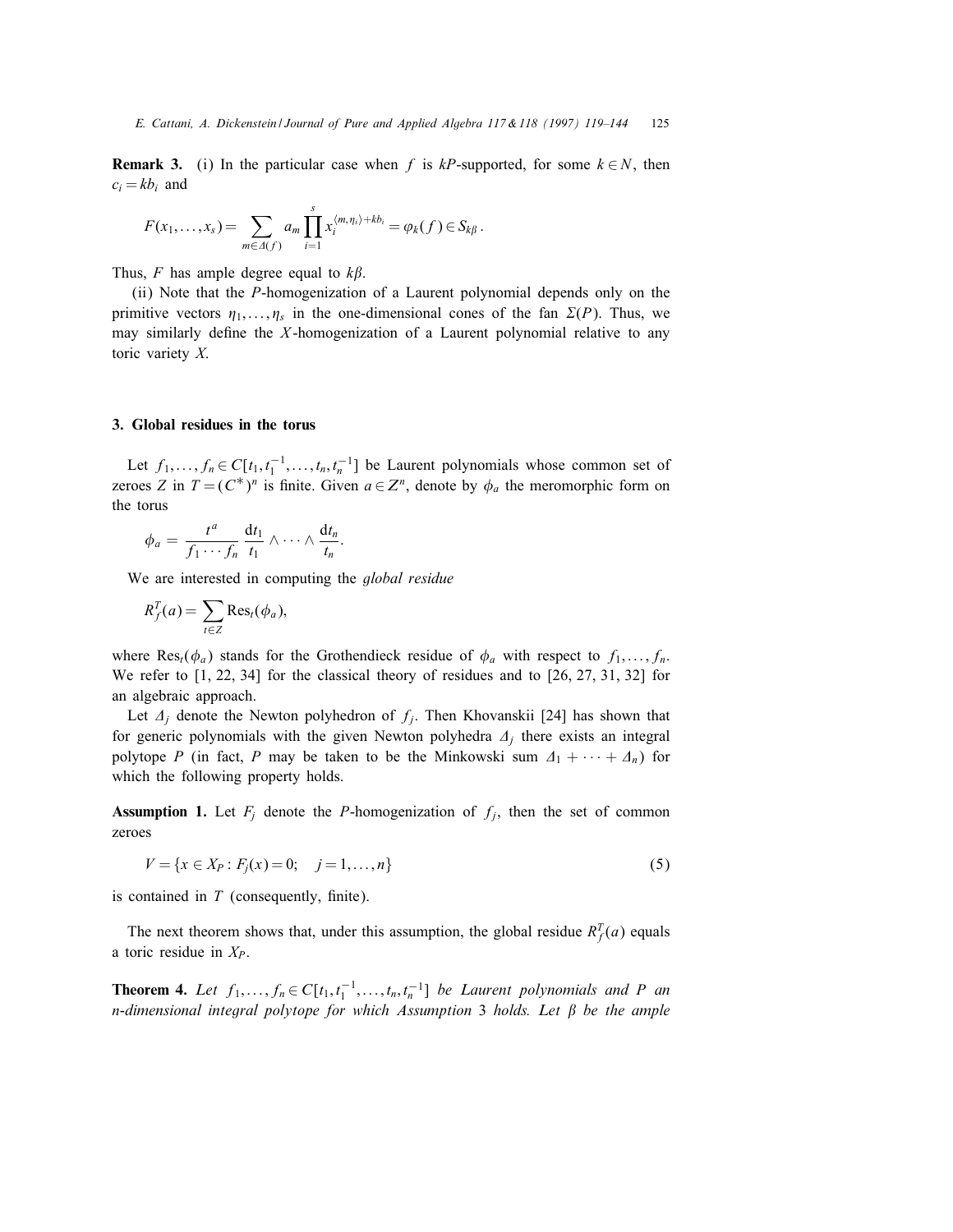divisor in  $X_P$  defined by (2). Then, given  $a \in \mathbb{Z}^n$ , there exist monomials  $H(a), F_0(a) \in S$ , and a non-negative integer  $k_0(a)$  such that:

(i) deg  $F_0(a) = k_0(a)\beta$  and deg  $H(a) = k_0(a)\beta + \sum_{j=1}^n \deg(F_j) - \beta_0 = \rho(F(a))$ , where  $F(a)$  stands for the vector  $(F_0(a), F_1, \ldots, F_n)$ .

(ii)  $R_f^T(a) = \text{Res}_{F(a)}(H(a)).$ 

**Proof.** Set, as above,  $b_i = -\min_{m \in P} \langle m, \eta_i \rangle$ , and  $c_{ii} = -\min_{m \in \Delta_i} \langle m, \eta_i \rangle$ . Let  $m_0$  be a rational interior point of P. Let  $k_0(a)$  be the smallest non-negative integer such that  $k_0(a)m_0 \in Z^n$  and

$$
e_i(a) := \langle a, \eta_i \rangle - 1 + \sum_{j=1}^n c_{ji} + k_0(a)(\langle m_0, \eta_i \rangle + b_i) \ge 0
$$
 (6)

for all  $i = 1, \ldots, s$ . The existence of such  $k_0(a)$  is guaranteed by the fact that  $\langle m_0, \eta_i \rangle +$  $b_i > 0$ , for all  $i = 1, ..., s$ , since  $m_0$  is in the interior of  $P = \{x \in \mathbb{R}^n : \langle x, \eta_i \rangle + b_i \geq 0\}$ 0,  $i = 1, ..., s$ . Set

$$
H(a) = \prod_{i=1}^{s} x_i^{e_i(a)} \; ; \quad F_0(a) := \prod_{i=1}^{s} x_i^{k_0(a)(b_i + \langle m_0, \eta_i \rangle)} \, . \tag{7}
$$

Clearly,  $H(a)$  and  $F<sub>0</sub>(a)$  satisfy (i). Consider then the meromorphic form in  $X<sub>P</sub>$ 

$$
\Phi_a:=\frac{H(a)\,\Omega}{F_0(a)F_1\cdots F_n}\,,
$$

where  $\Omega$  is defined using the standard basis  $\xi_1, \ldots, \xi_n$  of M. Then, in terms of the coordinates  $t_i$  defined in (3), the restriction of  $\Phi_a$  to the torus is the form  $\phi_a$ . Indeed, it follows from (3) and (4) that for  $i = 1, \ldots, n$ 

$$
F_j(x_1,\ldots,x_s)=\left(\prod_{i=1}^s x_i^{c_{ji}}\right)\,f_j(x^{\langle \xi_1,\eta \rangle},\ldots,x^{\langle \xi_n,\eta \rangle}).
$$

Therefore, we may rewrite

$$
\Phi_a = \frac{x^{\langle a,\eta \rangle}}{f_1(x^{\langle \xi_1,\eta \rangle},\ldots,x^{\langle \xi_n,\eta \rangle})\cdots f_n(x^{\langle \xi_1,\eta \rangle},\ldots,x^{\langle \xi_n,\eta \rangle})} \frac{\Omega}{x_1\ldots x_s}.
$$

This implies that  $\phi_a$  is the restriction of  $\Phi_a$  to T since, as shown in the proof of Proposition 9.5 of [3], the form  $\Omega/x_1 \cdots x_s$  restricts to  $(\mathrm{d}t_1 \wedge \cdots \wedge \mathrm{d}t_n)/(t_1 \cdots t_n)$ .

Now, since  $\langle m_0, \eta_i \rangle + b_i > 0$  for all  $i = 1, \dots, s$ , the support of the divisor  $\{F_0(a) = 0\}$ coincides with that of the divisor at infinity  $D \subset X_P$ . The fact that  $f_1, \ldots, f_n$  satisfy Assumption 1 then means that  $F_0(a), F_1, \ldots, F_n$  have empty intersection in  $X_P$ . Note that (5) also implies that

$$
\{t \in T : f_1(t) = \cdots = f_n(t) = 0\} = \{x \in X_P : F_1(x) = \cdots = F_n(x) = 0\}.
$$

Thus, for P prime, i.e.,  $X_P$  simplicial, (ii) in Theorem 4 is a consequence of (i) in Theorem 1.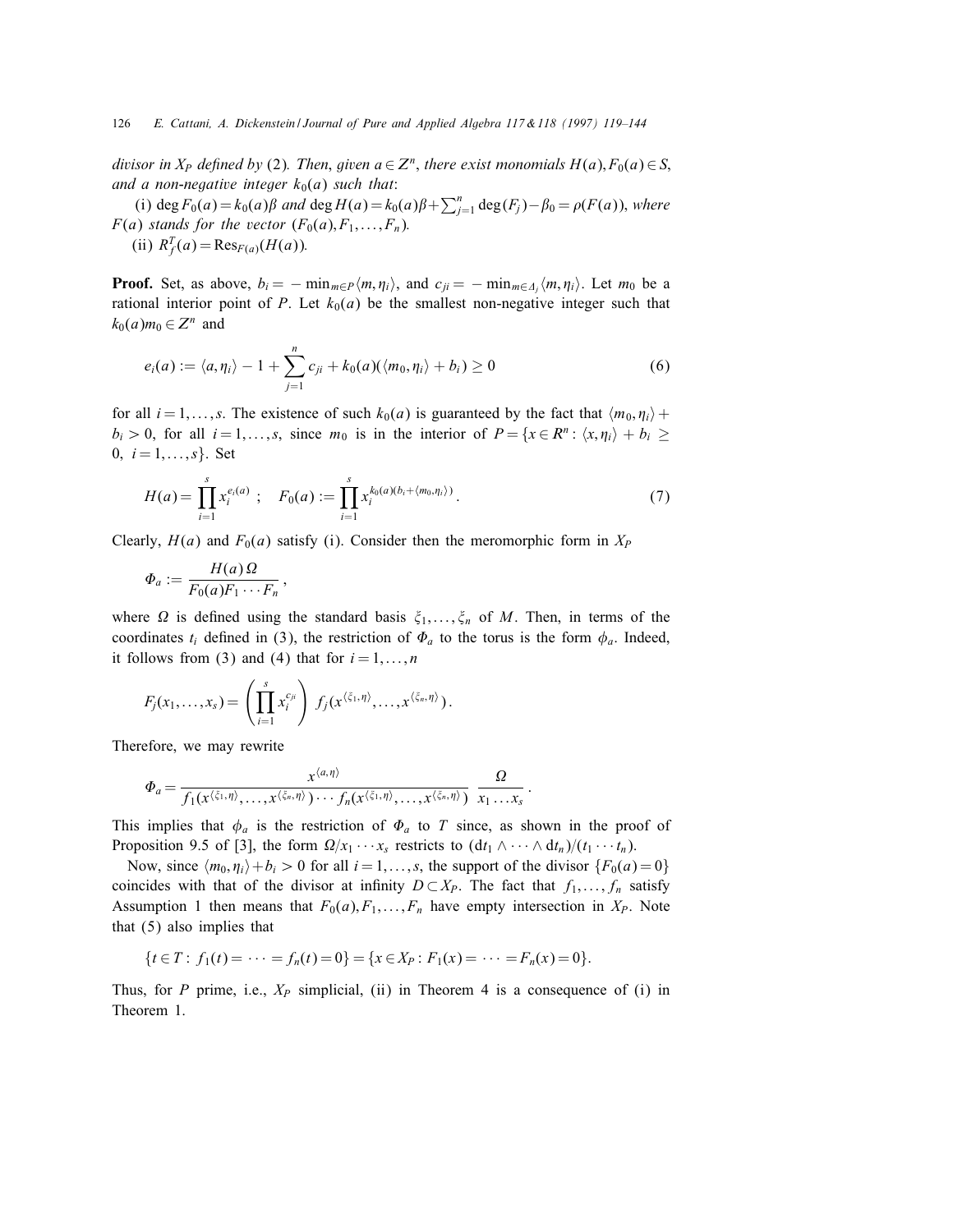In order to prove the general case, we let  $\Sigma'$  be a simplicial refinement of  $\Sigma(P)$ , and denote by  $X'$  the corresponding simplicial toric variety. There exists a birational morphism  $\pi : X' \to X$  which is the identity on the torus. The fact that the closures in  $X_P$ of the divisors in the torus defined by  $f_1, \ldots, f_n$  do not intersect at infinity, implies that their closures in X' do not intersect at infinity either. The form  $\Phi'_a = \pi^*(\Phi_a)$  extends  $\phi_a$  rationally to X' and may be written as

$$
\Phi'_a:=\frac{H'(a)\,\Omega'}{F'_0\cdot F'_1\cdots F'_n},
$$

where  $F'_j$  is the X'-homogenization of  $f_j$ ,  $j = 1, \ldots, n$ , and the divisor of zeroes of  $F'_0$ is supported in the divisor at infinity of  $X'$ . Therefore, it follows from (i) in Theorem 1 that

$$
R_f^T(a) = \operatorname{tr}_{X'}[\Phi'_a] = \operatorname{tr}_X[\Phi_a] = \operatorname{Res}_{F(a)}(H(a)),
$$

which completes the proof of the theorem.  $\Box$ 

The following corollary is a toric version of the Euler–Jacobi vanishing theorem [25].

**Corollary 5.** Let  $f_1, \ldots, f_n$  be as in Theorem 4 and let  $a \in (A_1 + \cdots + A_n)^\circ$ , then  $R_f^T(a) = 0.$ 

**Proof.** The assumption on a is equivalent to  $\langle a, \eta_i \rangle + \sum_{j=1}^n c_{ji} > 0$  for all  $i = 1, ..., s$ and consequently (6) is satisfied with  $k_0(a) = 0$ . This means that  $F_0(a) = 1$  and  $\Phi_a$  is a global meromorphic form on  $X_P$  with poles on the union of  $n = \dim X_P$  divisors. When X is simplicial, the vanishing of the toric residue of  $\Phi_a$  is a consequence of an extension of a theorem of Griffiths (see  $[7, 9, 21]$ ). In the general case, we may argue as in the proof of Theorem 4 passing to a simplicial refinement  $\pi : X' \to X$ .

Theorem 4 and its Corollary 5 may be used to study the dependence of the global residue  $R_f^T(a)$  on the coefficients of  $f_1, \ldots, f_n$ .

**Lemma 6.** Let X be a smooth, complete toric variety,  $S = C[x_1, \ldots, x_s]$  its homogeneous coordinate ring,  $F_i \in S_{\alpha_i}$  homogeneous polynomials. Let  $x^{\theta}$  be a monomial of degree  $\alpha_n$  and set  $F_n^{(\lambda)} = F_n + \lambda x^{\theta}$ ;  $\lambda \in C$ . Assume that for  $|\lambda| < 2\varepsilon$ , the polynomials  $F_0, \ldots, F_n^{(\lambda)}$  do not vanish simultaneously on X. Let H be a polynomial of degree  $\rho = \rho(F_0, \ldots, F_n) = \rho(F_0, \ldots, F_n^{(\lambda)})$  and let

$$
R(\lambda) = \text{Res}\left(\frac{H\Omega}{F_0 \cdots F_n^{(\lambda)}}\right)
$$

Then, for  $|\lambda| < \varepsilon$ , the derivative  $d^{\ell}R/d\lambda^{\ell}$  exists and

$$
\frac{\mathrm{d}^{\ell} R}{\mathrm{d}\lambda^{\ell}} = (-1)^{\ell} \ell! \operatorname{Res}\left(\frac{H x^{\ell \theta} \Omega}{F_0 \cdots (F_n^{(\lambda)})^{\ell+1}}\right).
$$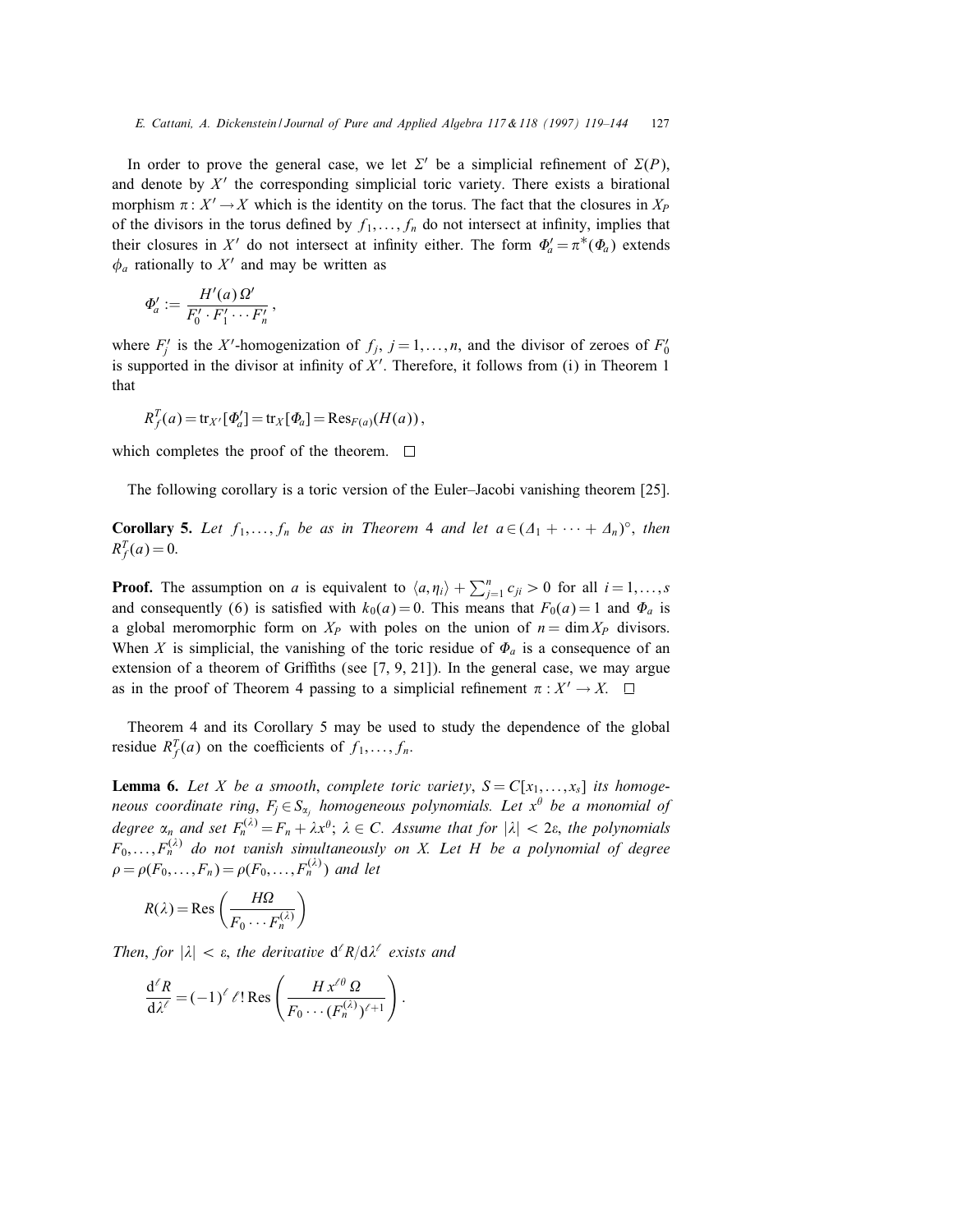**Proof.** Let  $U_i = \{x \in X : F_i(x) \neq 0\}$ ,  $U_n^{(\lambda)} = \{x \in X : F_n^{(\lambda)}(x) \neq 0\}$ , and

$$
U_n^{(\varepsilon)} = \{x \in X : F_n^{(\lambda)}(x) \neq 0 \text{ for all } |\lambda| \leq \varepsilon\}.
$$

It is easy to see that  $U_n^{(e)}$  is open and therefore we have coverings  $\mathcal{U}^{(\lambda)} = \{U_0, \ldots, U_n^{(\lambda)}\}$ and  $\mathcal{U}^{(e)} = \{U_0, \ldots, U_n^{(e)}\}$ . Let  $\{\sigma_j : j = 0, \ldots, n\}$ , be a partition of unity subordinated to the covering  $\mathcal{U}^{(\varepsilon)}$ . Since  $U_n^{(\varepsilon)} \subset U_n^{(\lambda)}$  for  $|\lambda| < \varepsilon$ ,  $\{\sigma_j\}$  is also subordinated to  $\mathcal{U}^{(\lambda)}$ for  $|\lambda| < \varepsilon$ .

We recall now that the toric residue of

$$
\omega^{(\lambda)} = \frac{H\Omega}{F_0 \cdots F_n^{(\lambda)}} \in \Omega^n(U_0 \cap \cdots \cap U_n^{(\lambda)})
$$

is defined as

$$
R(\lambda) = \text{Res}(\omega^{(\lambda)}) = \int_X \eta^{(\lambda)},
$$

where  $\eta^{(\lambda)} \in \mathcal{A}^{n,n}(X)$  is obtained from  $\omega^{(\lambda)}$  via the Dolbeault isomorphism. We recall also that  $\eta^{(\lambda)}$  may be constructed from  $\omega^{(\lambda)}$  by the following processes: multiplication by a  $\sigma_j$ ; extension by zero to a larger open set;  $\bar{\partial}$ -differentiation. Consequently:

- $\eta^{(\lambda)}$  depends smoothly on  $\lambda$  in the sense that its expression in the local coordinates associated to the open cones in the fan defining  $X$  has coefficients which depend smoothly on  $\lambda$ .
- Since  $X$  is compact,

$$
\frac{\mathrm{d}^{\ell} R}{\mathrm{d}\lambda^{\ell}} = \int_X \frac{\partial^{\ell}}{\partial \lambda^{\ell}} (\eta^{(\lambda)}).
$$

– Since the operation of taking derivative with respect to  $\lambda$  commutes with all the operations involved in the Dolbeault isomorphism, we have

$$
\frac{d^{\ell} R}{d\lambda^{\ell}} = \text{Res}\left(\frac{\partial^{\ell}}{\partial \lambda^{\ell}}(\omega^{(\lambda)})\right) = \text{Res}\left(\frac{(-1)^{\ell} \ell! H x^{\ell \theta} \Omega}{F_0 \cdots (F_n^{(\lambda)})^{\ell+1}}\right). \qquad \Box
$$

Let  $f_j \in C[t_1, t_1^{-1}, \ldots, t_n, t_n^{-1}], j = 1, \ldots, n$ , be Laurent polynomials. Let  $m \in \Delta(f_j)$  and set  $f_j^{(\lambda)}(t) = f_j(t) + \lambda t^m$ . Suppose now that:

**Assumption 2.** There exists an *n*-dimensional integral polytope P and  $\epsilon > 0$  such that the Laurent polynomials  $f_1, \ldots, f_j^{(\lambda)}, \ldots, f_n$  satisfy Assumption 1 for the toric variety  $X_P$  and  $|\lambda| < 2\varepsilon$ .

By the results of Khovanskii [24], this assumption is satisfied, for example, for generic polynomials with fixed Newton polyhedra  $A_1, \ldots, A_n$  whose Minkowski sum,  $P = \Delta_1 + \cdots + \Delta_n$ , is *n*-dimensional.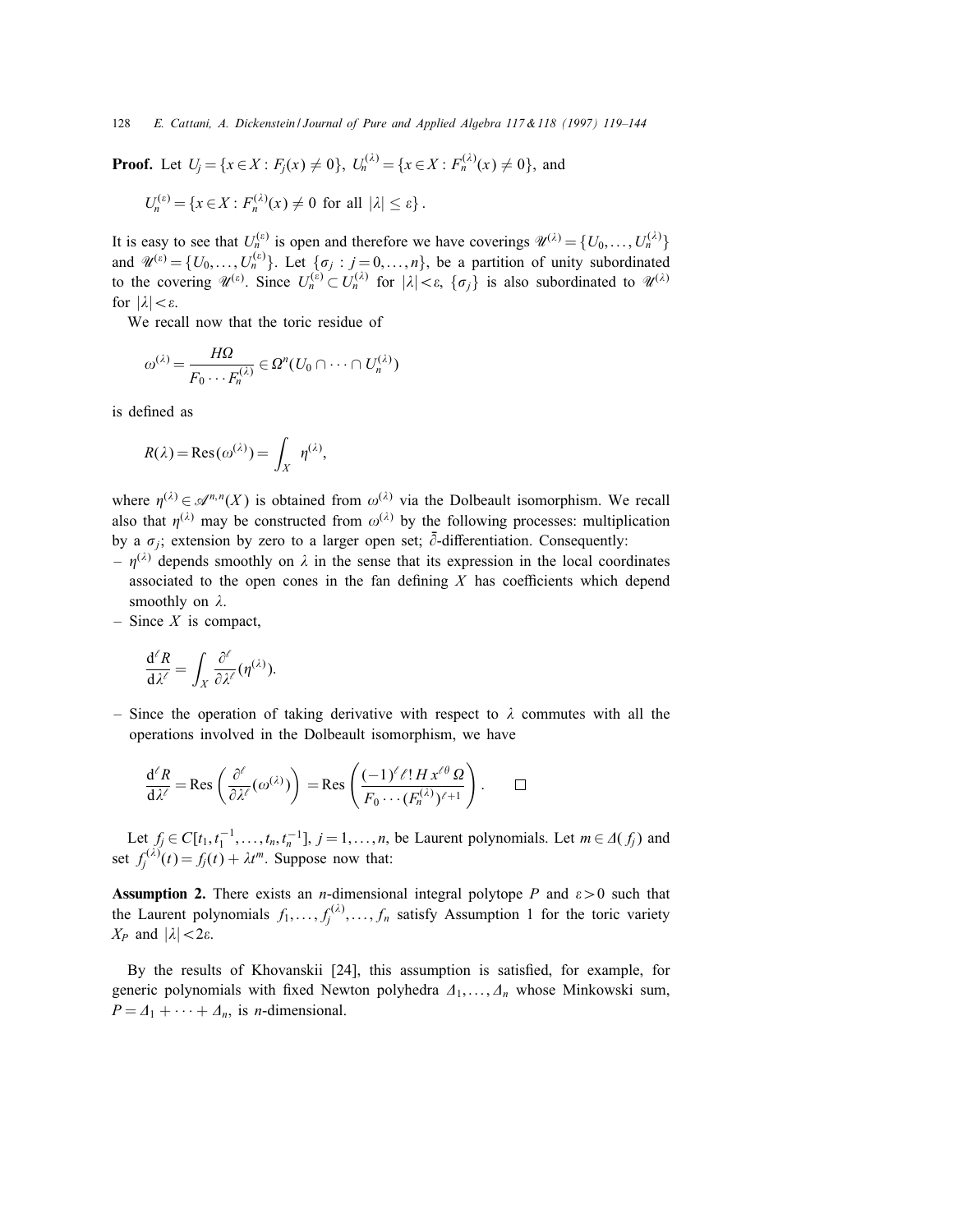Given  $a \in \mathbb{Z}^n$ , let  $R_f^T(\lambda, a)$  denote the rational function of  $\lambda$  defined as global residue in the torus of the form

$$
\phi_a^{(\lambda)} = \frac{t^a}{f_1 \cdots f_j^{(\lambda)} \cdots f_n} \frac{dt_1}{t_1} \wedge \cdots \wedge \frac{dt_n}{t_n}.
$$

The following theorem is proved by Zhang [35] in the case when  $f_1, \ldots, f_n$  form a reduced system. This is a geometric condition on the Newton polyhedra  $\Delta(f_1), \ldots, \Delta(f_n)$ which is stronger than Khovanskii's non-degeneracy assumption [24]. In fact, Zhang shows that, in the reduced case, the global toric residue is a Laurent polynomial on the coefficients of the  $f_i$ .

**Theorem 7.** Let  $f_1, \ldots, f_n \in C[t_1, t_1^{-1}, \ldots, t_n, t_n^{-1}]$  be Laurent polynomials satisfying Assumption 3. Then, for  $|\lambda| < \varepsilon$ ,

$$
\frac{\mathrm{d}^{\ell}}{\mathrm{d}\lambda^{\ell}}R_f^T(\lambda,a) = (-1)^{\ell} \ell! \, R_{f_{(j)}^{\ell+1}}^T(\lambda,a+\ell m),
$$

where  $f_{(j)}^{\ell+1}$  stands for the n-tuple  $(f_1(t),..., (f_j^{(\lambda)}(t))^{\ell+1},..., f_n(t)).$ 

**Proof.** We assume, without loss of generality, that  $j = n$ . Passing, if necessary, to a smooth refinement of the fan  $\Sigma(P)$  and arguing as in the proof of Theorem 4, we may assume that there exists a smooth complete toric variety  $X$  such that:

- If  $F_1, \ldots, F_n^{(\lambda)}$  denote the X-homogenizations of  $f_1, \ldots, f_n^{(\lambda)}$ , then, for  $|\lambda| < 2\varepsilon$ , the set of common zeroes,  $V^{(\lambda)} = \{x \in X : F_1(x) = \cdots = F_n^{(\lambda)}(x) = 0\}$ , is finite and contained in T.
- The meromorphic form  $\phi_a^{(\lambda)}$  extends to a rational form in X,  $\Phi_a^{(\lambda)}$ , which may be written as

$$
\Phi_a^{(\lambda)} = \frac{H(a)\Omega}{F_0(a)F_1 \dots F_{n^{(\lambda)}}},
$$

where  $H(a)$  and  $F_0(a)$  are monomials in  $S = C[x_1, \ldots, x_s]$ . Consequently, it follows from (i) in Theorem 1 that  $R_f^T(\lambda) = \text{Res}(\Phi_a^{(\lambda)})$ . But then we can apply Lemma 6 to conclude that

$$
\frac{d^{\ell}}{d\lambda^{\ell}}R_f^T(\lambda, a) = (-1)^{\ell} \ell! \text{ Res}\left(\frac{H(a)x^{\ell\theta} \Omega}{F_0 \cdots (F_n^{(\lambda)})^{\ell+1}}\right),
$$

where  $\theta_i = \langle m, \eta_i \rangle + c_{ni}, c_{ni} = -\min_{\mu \in \Delta(f_n)} \langle \mu, \eta_i \rangle$ .

But, using again (i) in Theorem 1 and the fact that the  $X$ -homogenization of  $(f_n^{(\lambda)})^{\ell+1}$  is equal to  $(f_n^{(\lambda)})^{\ell+1}$ , we see that this last toric residue may be computed as the global residue in  $T$  of the form

$$
\frac{t^a t^{m}}{f_1 \cdots (f_n^{(\lambda)})^{t+1}} \frac{dt_1}{t_1} \wedge \cdots \wedge \frac{dt_n}{t_n}. \qquad \Box
$$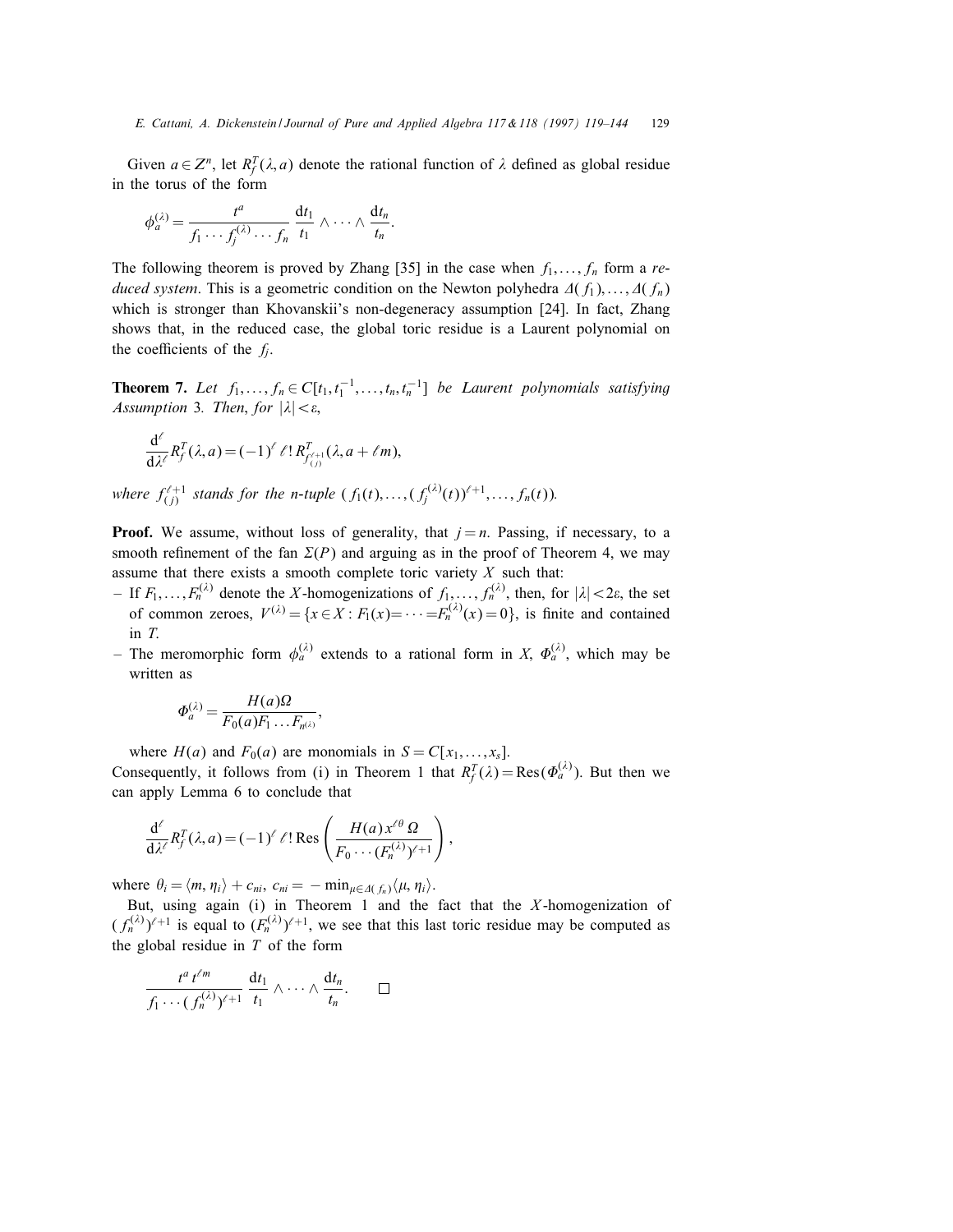**Theorem 8.** Let  $\Delta_1, \ldots, \Delta_n$  be integral polytopes in  $\mathbb{R}^n$  whose Minkowski sum, P, is n-dimensional. Let  $f_j(u; t) = \sum_{m \in \Delta_j} u_m^{(j)} t^m$  be a generic Laurent polynomial with Newton polyhedron  $\Delta_j$  and suppose  $m \in \Delta_j^\circ$ . Then, given  $a \in \mathbb{Z}^n$ , the global residue  $R_f^T(u; a)$  depends polynomially on  $u_m^{(j)}$  and its degree is bounded by the smallest nonnegative integer  $\delta$  such that

$$
\langle a,\eta_i\rangle+b_i+(\delta+1)(\langle m,\eta_i\rangle+c_{ji})>0 \text{ for all } i=1\ldots,s,
$$

where  $\eta_1, \ldots, \eta_s$  are the primitive vectors in the one-dimensional cones in  $\Sigma(P)$ ,  $b_i =$  $-\min_{\mu \in P} \langle \mu, \eta_i \rangle$ , and  $c_{ji} = -\min_{\mu \in \Lambda_i} \langle \mu, \eta_i \rangle$ .

**Proof.** Since  $R_f^T(u; a)$  is a rational function of the coefficients u, it suffices to show that the derivative

$$
\frac{\partial^{\delta+1}}{\partial(u_m^{(j)})^{\delta+1}}R_f^T(u,a)=0.
$$

But, according to Theorem 7,

 $\sim$  1

$$
\frac{\partial^{a+1}}{\partial(u_m^{(j)})^{\delta+1}}R_f^T(u,a) = (-1)^{\delta+1} (\delta+1)! R_{f_{(j)}}^T(u,a+(\delta+1)m).
$$

On the other hand, the Minkowski sum of the Newton polyhedra of  $f_{(j)}^{\delta+2}$  is  $P+(\delta+1)A_j$ and, since our choice of  $\delta$  guarantees that  $a+(\delta+1)m\in (P+(\delta+1)\Delta_i)^{\circ}$ , the assertion of the theorem follows from Corollary 5.  $\Box$ 

#### 4. Computation of global residues and applications

In this section we will apply the results of Section 3 to describe methods for the computation of global residues in the torus. Although, in principle, these methods apply generically they are particularly useful when the given Laurent polynomials satisfy Assumption 3 below.

The realization of the global residue as a toric residue has computational applications in the case when the degrees  $\alpha_i$  correspond to ample divisors since, by (ii) in Theorem 1, the quotient  $S_\rho/(F_0(a), \ldots, F_n)$  is one dimensional. Unfortunately, given Laurent polynomials  $f_1, \ldots, f_n$  it is not always possible to find a complete toric variety X so that the closures in X of the divisor of zeroes  $\{f_i(t) = 0\}$  define ample divisors. This is, however, the case if  $\Delta(f_i) = P$ ,  $j = 1, \ldots, n$ , since then the X<sub>P</sub>-homogenizations  $F_1, \ldots, F_n$  will all have ample degree  $\beta$ , where  $\beta$  is defined by (2).

Given Laurent polynomials  $q, f_1, \ldots, f_n$ , such that the set V of common zeroes in T of  $f_1, \ldots, f_n$  is finite, we can reduce the computation of the global residue  $R_f^T(q)$  to the "unmixed" case by the following procedure. Let  $g_i(t)$  be generic Laurent polynomials with Newton polyhedron

$$
Q_j = \Delta(f_1) + \cdots + \Delta(f_j) + \cdots + \Delta(f_n), \quad j = 1, \ldots, n,
$$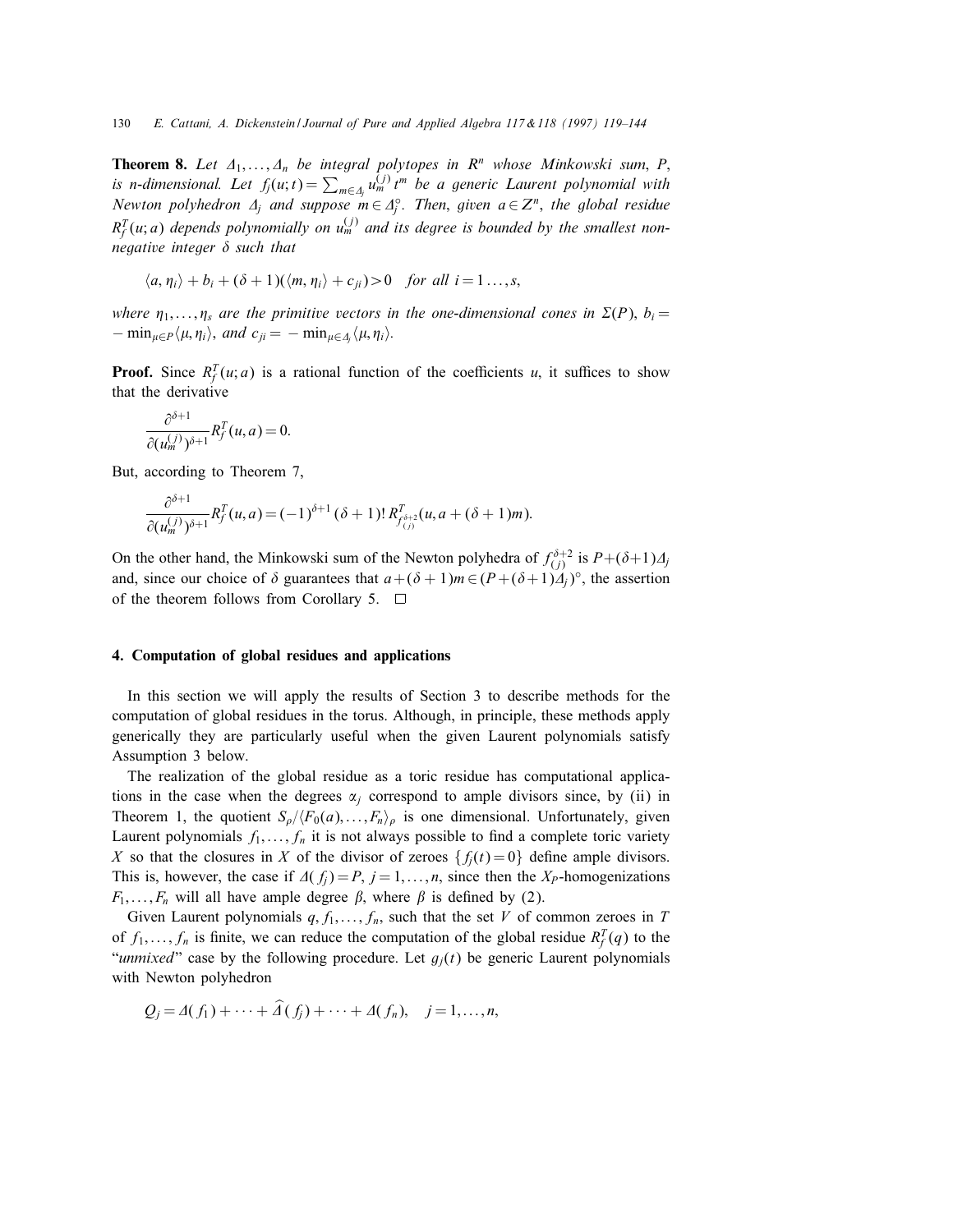and set  $g(t) = g_1(t) \cdots g_n(t)$ ,  $h_i(t) = f_i(t)g_i(t)$ . Then

$$
\Delta(h_j) = P = \Delta(f_1) + \cdots + \Delta(f_n), \quad j = 1 \ldots, n.
$$

Generically, the polynomials  $h_1, \ldots, h_n$  satisfy Assumption 3 relative to P and  $R_f^T(q)$  =  $R_h^T(q \cdot g)$ .

In what follows, we will make the following assumption which is weaker than equal Newton polyhedron but still allows for efficient computations.

**Assumption 3.** There exists an integral polytope  $P$  of dimension  $n$  and positive integers  $k_i$  such that  $f_i$  is  $k_i$ P-supported,  $j = 1, \ldots, n$ .

If  $A_j = k_jP$  for all  $j = 1, ..., n$ , then Assumption 3 is satisfied (for  $X_P$ ) for generic choices of the coefficients. In any case, if the above hypothesis holds, then Assumption 3 is equivalent to the non-vanishing of the facet resultants  $R^{\eta_i}(f_1,\ldots,f_n)$ , relative to the polytopes  $k_1P, \ldots, k_nP$ , for all  $i = 1, \ldots, s$  (see [23]). Sparse resultants are the generalization of classical homogeneous resultants to generic over determined sparse polynomial systems. We refer the reader to  $[19, 29, 33]$  for the definition and main properties and to [16] for an algorithm to compute them. We note, also, that Assumption 4 is essentially disjoint from Zhang's notion of a reduced system.

**Theorem 9.** Let  $f_1, \ldots, f_n$  be Laurent polynomials and P an n-dimensional integral polytope for which Assumptions 3 and 4 are satisfied. Given  $a \in \mathbb{Z}^n$ , let  $H(a)$ ,  $F_0(a)$ , and  $k_0(a)$  be as in Theorem 4. Set  $K = k_1 + \cdots + k_n$ . Then:

(i) If  $k_0(a) = 0$ , i.e.,  $a \in (KP)^{\circ}$ , then  $R_f^T(a) = 0$ .

(ii) There exists a constant  $c_a \in C$  such that  $H(a) \equiv c_a J_F$  modulo the ideal  $\langle F_0(a),$  $F_1, \ldots, F_n$ , where  $J_F$  is the toric Jacobian of  $F_0(a), F_1, \ldots, F_n$ . Consequently,

$$
R_f^T(a) = c_a \left( \prod_{j=0}^n k_j \right) n! \text{ vol}(P), k_0 = k_0(a).
$$

(iii) Suppose P is prime at a vertex v and let  $\sigma(v)$  be the corresponding simplicial cone in  $\Sigma(P)$ . Let  $\Delta_{\sigma(v)} \in S_\rho$  be as in (iii) of Theorem 1 (for an appropriate ordering of the variables corresponding to the facets meeting at v). Then  $H(a) \equiv r_a \Delta_{\sigma(v)}$ , modulo  $\langle F_0(a),...,F_n\rangle$ , for some  $r_a \in C$ , and  $R_f^T(a) = r_a$ .

(iv) Let  $m \in \Delta(f_j) \cap (k_j P)^\circ$ , then the global residue  $R_f^T(a)$  depends polynomially on the coefficient  $u_m^{(j)}$  and its degree is bounded by the smallest non-negative integer  $\delta$ such that

 $\langle a, \eta_i \rangle + Kb_i + (\delta + 1)(\langle m, \eta_i \rangle + k_i b_i) > 0$  for all  $i = 1, \ldots, s$ ,

where  $\eta_1, \ldots, \eta_s$  are the primitive vectors in the one-dimensional cones in  $\Sigma(P)$ , and  $b_i = -\min_{\mu \in P} \langle \mu, \eta_i \rangle$ .

**Proof.** The proof of the first statement is analogous to that of Corollary 5. Assertions (ii) and (iii) follow from Theorem 1 since the P-homogenizations  $F_i$  have ample degree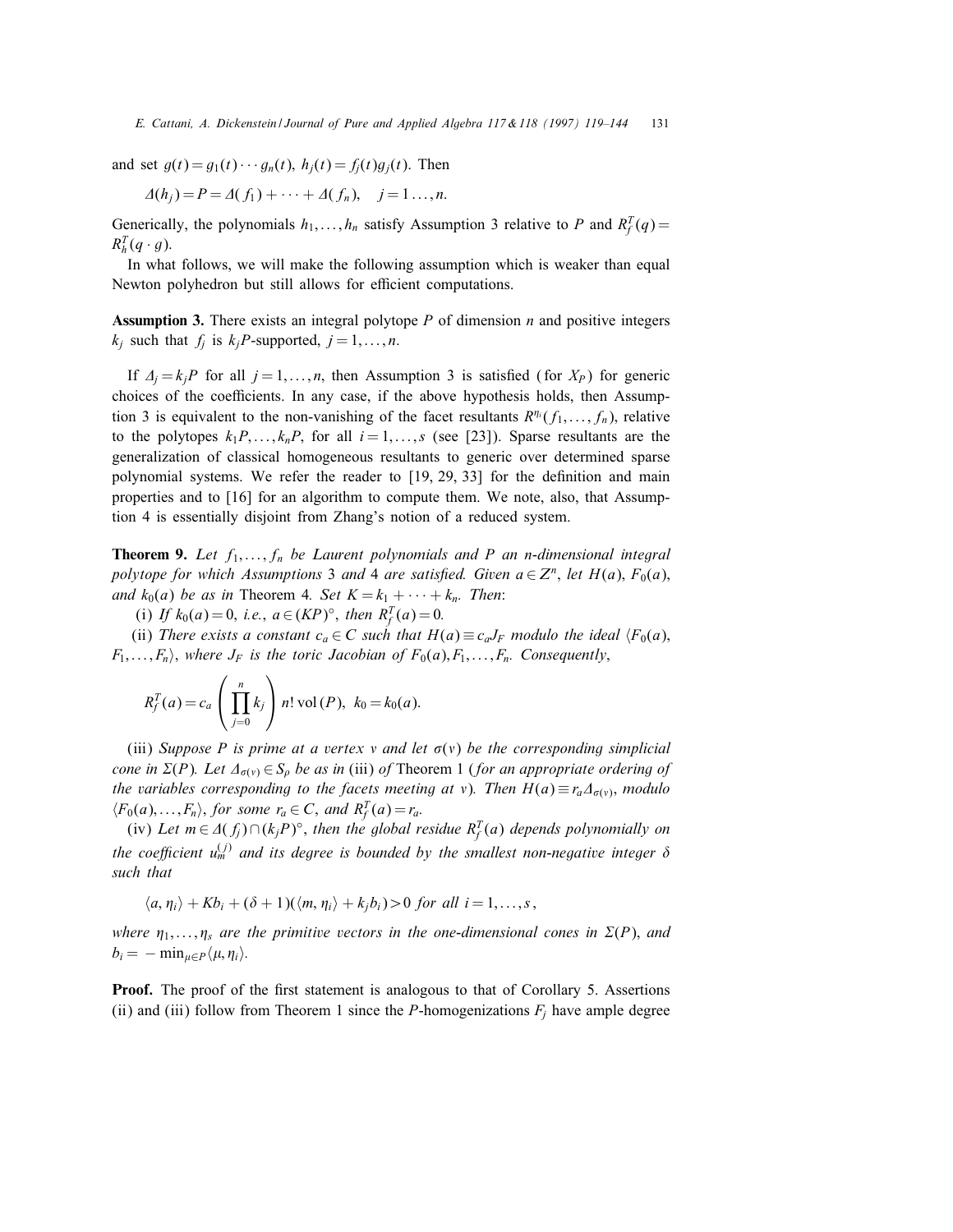$k_j \beta$  and, given that we may assume  $k_0(a) > 0$  (otherwise,  $R_f^T(a) = 0$  by (i)),  $F_0(a)$  has ample degree as well.

In order to prove  $(iv)$  we observe that the verification of Assumption 3 involves only the terms in the facets of  $k_iP$  and, consequently, given  $m \in \Delta(f_i) \cap (k_iP)^\circ$ ;  $f_j^{(\lambda)}(t) = f_j(t) + \lambda t^m$ , the Laurent polynomials  $f_1, \ldots, f_n$  satisfy Assumption 3 if and only if  $f_1, \ldots, f_j^{(\lambda)}, \ldots, f_n$  satisfy it for all  $\lambda \in C$ . Hence Assumption 3 holds and we may argue as in the proof of Theorem 8.  $\Box$ 

**Remark 10.** Under the assumptions of (iii) in Theorem 9 we also have that  $J_F(\beta) \equiv d_a$  $\Delta_{\sigma(\nu)}$ , modulo  $\langle F_0(a),...,F_n\rangle$ , for some  $d_a \in C$  and  $vol(P) = d_a/(n! \prod_{j=0}^n k_j)$ .

As observed in  $[7, (3.11)]$ , it is possible to use (Gröbner basis) normal forms to compute toric residues. This allows us to describe the following algorithm for the computation of the sum of Grothendieck residues on the torus associated to Laurent polynomials  $f_1, \ldots, f_n$  satisfying Assumptions 3 and 4. For simplicity we will assume that the polytope P has an interior point  $m_0 \in \mathbb{Z}^n$ ; the passage to the general case is straightforward.

## Algorithm 1.

*Input*: An integral polytope  $P = \{x \in \mathbb{R}^n : \langle x, \eta_i \rangle \geq -b_i, i = 1, \ldots, s\}$  of dimension n, where  $\eta_1, \ldots, \eta_s$  are the primitive integer vectors in the inner normals to the facets of P; a point  $m_0 \in P^{\circ} \cap Z^n$ ; Laurent polynomials  $f_1, \ldots, f_n$  satisfying Assumptions 3 and 4;  $a \in \mathbb{Z}^n$ .

*Output*: The global residue in the torus  $R_f^T(a)$ .

Step 1: Find a non-negative integer  $k_0(a)$  for which the inequalities (6) are satisfied for every  $i = 1, \ldots, s$ . Define  $F_0(a) \in S$  as in (7).

Step 2: Compute  $F_i(x_1,...,x_s) = \varphi_{k_i}(f_i)$  for  $j = 1,...,n$ . Choose any term order in  $C[x_1, \ldots, x_s]$  and compute a Gröbner basis of the ideal  $I(k_0(a)) := \langle F_0(a), F_1, \ldots, F_n \rangle$ .

Step 3: Compute  $J_F$ , or in case P has a simplicial vertex v, compute  $\Delta(\sigma(v))$ .

Step 4: Compute the normal form (normalf) of  $J_F$  and/or  $\Delta(\sigma(v))$  modulo  $I(k_0(a))$ . Let  $x<sup>d</sup>$  be the least (relative to the chosen term order) monomial of critical degree not in  $I(k_0(a))$ . It is easy to show that, since  $\dim(S_\rho/I(k_0(a)) = 1$ , the normal forms of elements of  $S_{\rho}$  are multiples of  $x^d$ . Thus,

normalf $(J_F) = c(J_F) x^d$ , normalf $(\Delta(\sigma(v)) = c(v) x^d$ 

for appropriate non-zero constants  $c(J_F)$ ,  $c(v) \in C$ .

Step 5: Define the monomial  $H_0(a) \in S$  as in (7). Compute its normal form modulo  $I(k_0(a))$  and write it as normalf $(H_0(a)) = c(a) x^d$ ,  $c(a) \in C$ .

Step 6:  $R_f^T(a) = c(a)/c(v)$  or  $R_f^T(a) = c(a)/c(J_F) \cdot (\prod_{j=0}^n k_j)n!$  vol(P).

**Remark 11.** Note that steps 2–4 depend only on the integer  $k_0(a)$  and not on a. Hence, if we fix a non-negative integer  $k_0$ , we can use these steps to compute simultaneously  $R_f^T(a)$  for all  $a \in Z^n$  which satisfy (6) with the given  $k_0$ .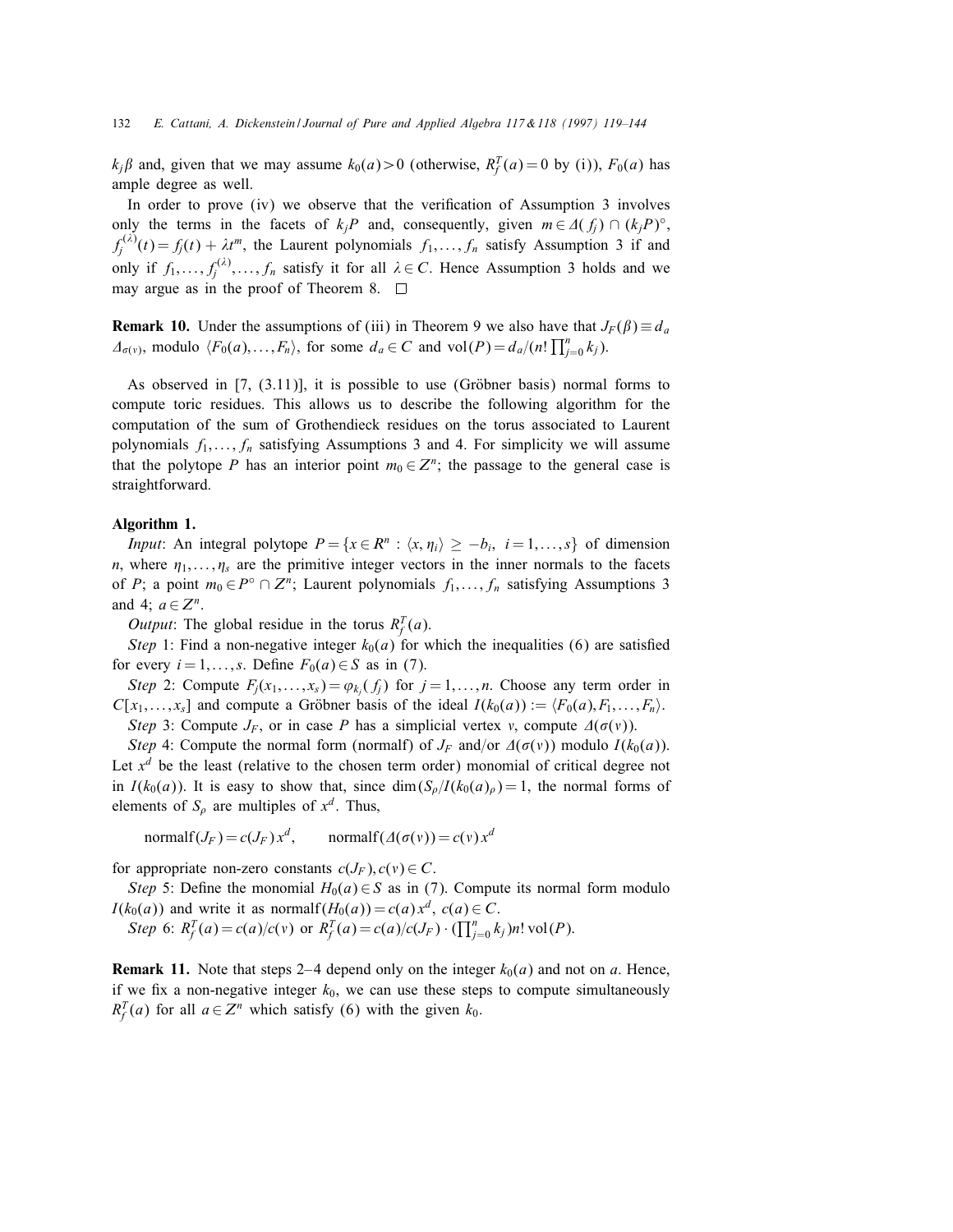Even though we start off with a zero-dimensional complete intersection  $f_1, \ldots, f_n$  in the torus or, as will be the case in Section 5, in  $C<sup>n</sup>$ , we add  $r = s - n$  variables and the resulting homogenized polynomials (together with  $F_0(a)$ ) are neither a complete intersection – they are so only away from  $Z(\Sigma)$  – nor have dimension 0 (except in the case  $s = n + 1$ ). This need not, however, have dire consequences for the complexity of the proposed algorithms.

Because the multidegree associated to  $X_P$  is defined by the exact sequence (1), if we increase  $s$  by 1, we also increase by 1 the linear relations satisfied by the exponents of monomials of a fixed degree. For example, with the same assumptions and notation as in (iii) of Theorem 9, let  $\kappa = \sum_{j=0}^{n} k_j$ . Then  $\rho = \rho(F(a)) = \kappa \beta - \beta_0$ . Multiplication by  $\prod_{i=1}^s x_i$  injects  $S_\rho \to S_{\kappa\beta} \cong C[\kappa P \cap Z^n]$ . Therefore, there are at most Card ( $\kappa P \cap Z^n$ ) monomials of critical degree. On the other hand, it follows from [18, Section 5.3], that Card ( $jP∩Z<sup>n</sup>$ ) is a polynomial of degree n in j with leading coefficient vol(P). Thus, dim  $S_\rho = O(\kappa^n)$ , a bound independent of r. Indeed, working with multihomogeneous polynomials in s variables is equivalent to working with polynomials in n variables and "controlled" Newton polytopes. This becomes quite apparent in the proof of Theorem 15.

Thus, given that in all the algorithms proposed in this paper we are just interested in the computation of normal forms of polynomials of a given multidegree  $\rho$ , one should modify the standard algorithms for the construction of Gröbner bases in order that the performance of the algorithms be essentially governed by the hypotheses of dimension 0 in *n* variables on the input polynomials. As observed in [13, Section 3; 2] this may be achieved, in the case of  $P<sup>n</sup>$ , by removing, in the search for a Gröbner basis of the ideal  $I(k_0(a))$ , any polynomial of standard degree strictly greater than  $\rho$ .

Theorem 9 suggests another possible way – a variant of Algorithm 1 based on (fast) linear algebra algorithms instead of Gröbner bases computation  $-$  to compute the global residue.  $R_f^T(a)$  is characterized by the equation

$$
H(a) - R_f^T(a) \Delta(\sigma(v)) \in I(k_0(a)).
$$

One could then try to compute  $R_f^T(a)$  by detecting the Y coordinate of a solution of the following linear system:

$$
H(a) = YA(\sigma(v)) + B_0F_0(a) + \sum_{j=1}^n B_jF_j,
$$

where  $B_j$ ;  $j = 1, \ldots, n$  are polynomials with indeterminate coefficients of degree  $\rho - k_j \beta$ . Because of the above bound on the number of monomials of degree  $\rho$ , this is a system with  $O((n + 1)\kappa^n)$  variables. A similar system could be defined in the more general case described by (ii) in Theorem 9.

We note that, given  $f_1, \ldots, f_n$ , satisfying Assumption 1, the reasons why Algorithm 1 works are that:  $I(k_0(a))_\rho$  has codimension 1 in  $S_\rho$  and we have a "normalizing" element – either  $J_F$  or  $\Delta(\sigma(v))$  – whose residue is known. Both of these conditions are likely to be satisfied in much greater generality than the one discussed here. Indeed, as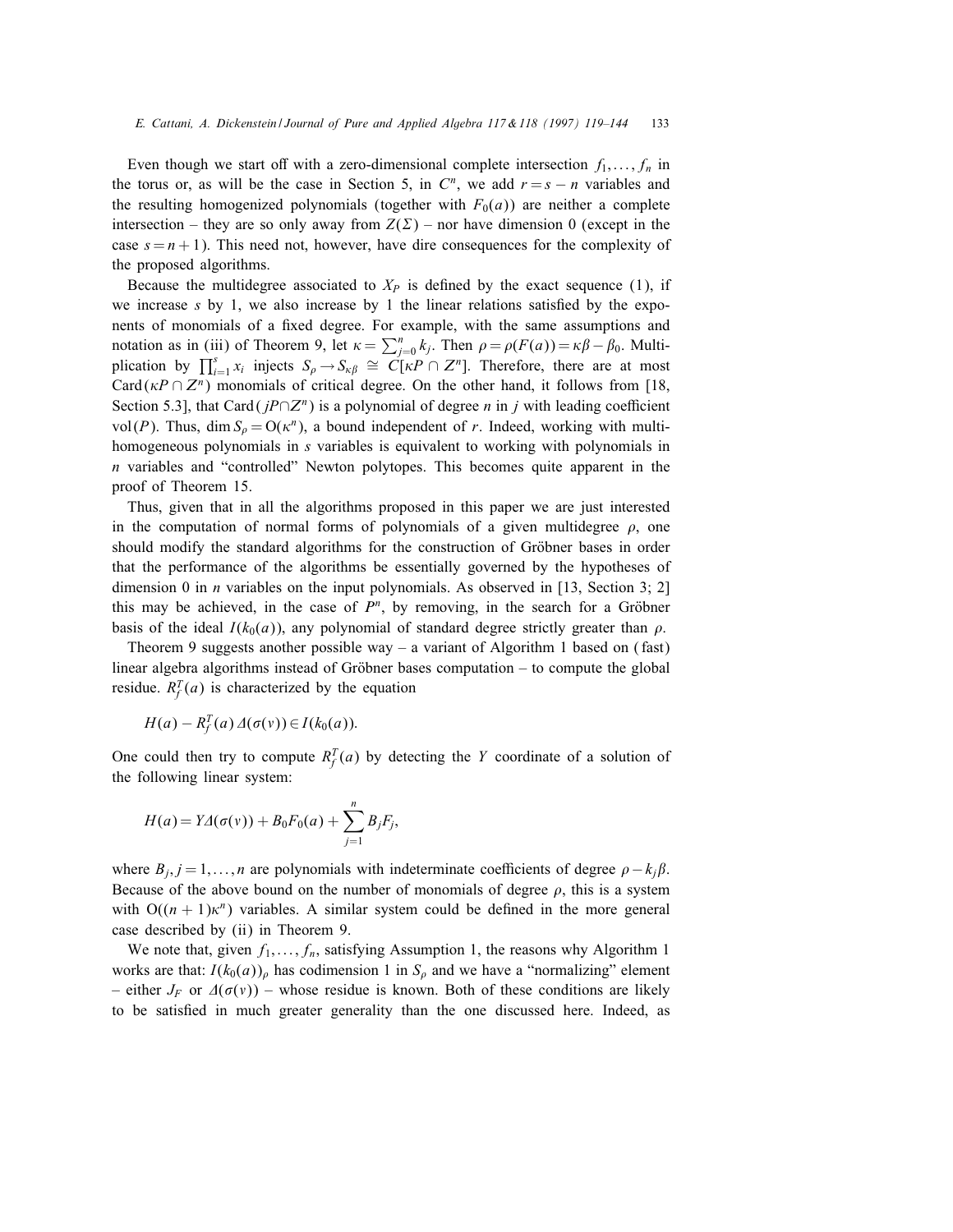noted in Remark 2, it is conjectured that the codimension-one statement holds if P is prime and  $I(k_0(a)) \subset B(\Sigma)$  (a condition easy to verify given that  $B(\Sigma)$  is a radical monomial ideal), and we know from [7] that these same conditions guarantee the existence of a polynomial  $\Delta$  of critical degree and toric residue 1. Thus, in practice, if  $F_1, \ldots, F_n \in B(\Sigma)$ , one may construct monomials  $H(a)$  and  $F_0(a)$ , with the latter in the ideal  $B(\Sigma)$ , such that the corresponding form  $\Phi_a$  restricts to  $\phi_a$ , and verify – through normal form computations, for example – that the codimension-one condition holds. It is then possible to compute  $R_f^T(a)$  using Algorithm 1.

Another variant of Algorithm 1 permits the computation of the total sum of Grothendieck residues in the torus of rational functions of the form  $q/f_0$ , where q is any Laurent polynomial and  $f_0$  is a  $k_0P$ -supported Laurent polynomial for some  $k_0 \in N$ , which does not vanish in the set V of common zeroes of  $f_1, \ldots, f_n$ . By linearity, we may assume that q is a Laurent monomial. Given  $a \in \mathbb{Z}^n$ , denote

$$
R_{f_0,f}^T(a) = \sum_{t \in V} \text{Res}_t \left( \frac{t^a}{f_0 \cdots f_n} \frac{dt_1}{t_1} \wedge \cdots \wedge \frac{dt_n}{t_n} \right)
$$
  
= 
$$
\sum_{t \in V} \text{Res}_t \left( \frac{t^a/f_0}{f_1 \cdots f_n} \frac{dt_1}{t_1} \wedge \cdots \wedge \frac{dt_n}{t_n} \right).
$$

Then,  $R_{f_0,f}^T(a)$  may be computed by a procedure similar to Algorithm 1, setting:

$$
F_0(a)(x) := \left(\prod_{i=1}^s x_i^{\ell(b_i + \langle m_0, \eta_i \rangle)}\right) F_0(x),
$$

where  $\ell$  is the smallest non-negative integer such that

$$
e_i(a):=\langle a,\eta_i\rangle-1+\kappa b_i+\ell(\langle m_0,\eta_i\rangle+b_i)\geq 0,\ \kappa=\sum_{j=0}^n k_j,
$$

 $F_0(x)$  is the *P*-homogenization of  $F_0$ , and  $H_0(a) = \prod_{i=1}^s x_i^{e_i(a)}$ .

Computation of traces. Given  $a \in \mathbb{Z}^n$ , we consider the rational form on the torus

$$
\lambda_a = t^a \frac{df_1}{f_1} \wedge \cdots \wedge \frac{df_n}{f_n}
$$
\n
$$
= \frac{t^a J_f}{f_1 \cdots f_n} dt_1 \wedge \cdots \wedge dt_n = \frac{t^a J_f^T}{f_1 \cdots f_n} \frac{dt_1}{t_1} \wedge \cdots \wedge \frac{dt_n}{t_n},
$$
\n(8)

where  $J_f$  denotes the affine Jacobian  $J_f := \det(\partial f_i/\partial t_j)$ , and  $J_f^T := \det(t_j \partial f_i/\partial t_j)$  is the affine toric Jacobian.

If  $f_1, \ldots, f_n$  satisfy Assumption 1, then  $V = \{t \in T : f_1(t) = \cdots = f_n(t) = 0\}$  is a finite set. Consequently, the C-algebra  $A_f := C[t_1^{\pm 1},..., t_n^{\pm 1}]/\langle f_1,..., f_n \rangle$  is finite dimensional and for any Laurent polynomial q, the trace  $tr(q)$  of the map multiplication by q in  $A_f$  is equal to the sum of the values of q at all points in V (counted with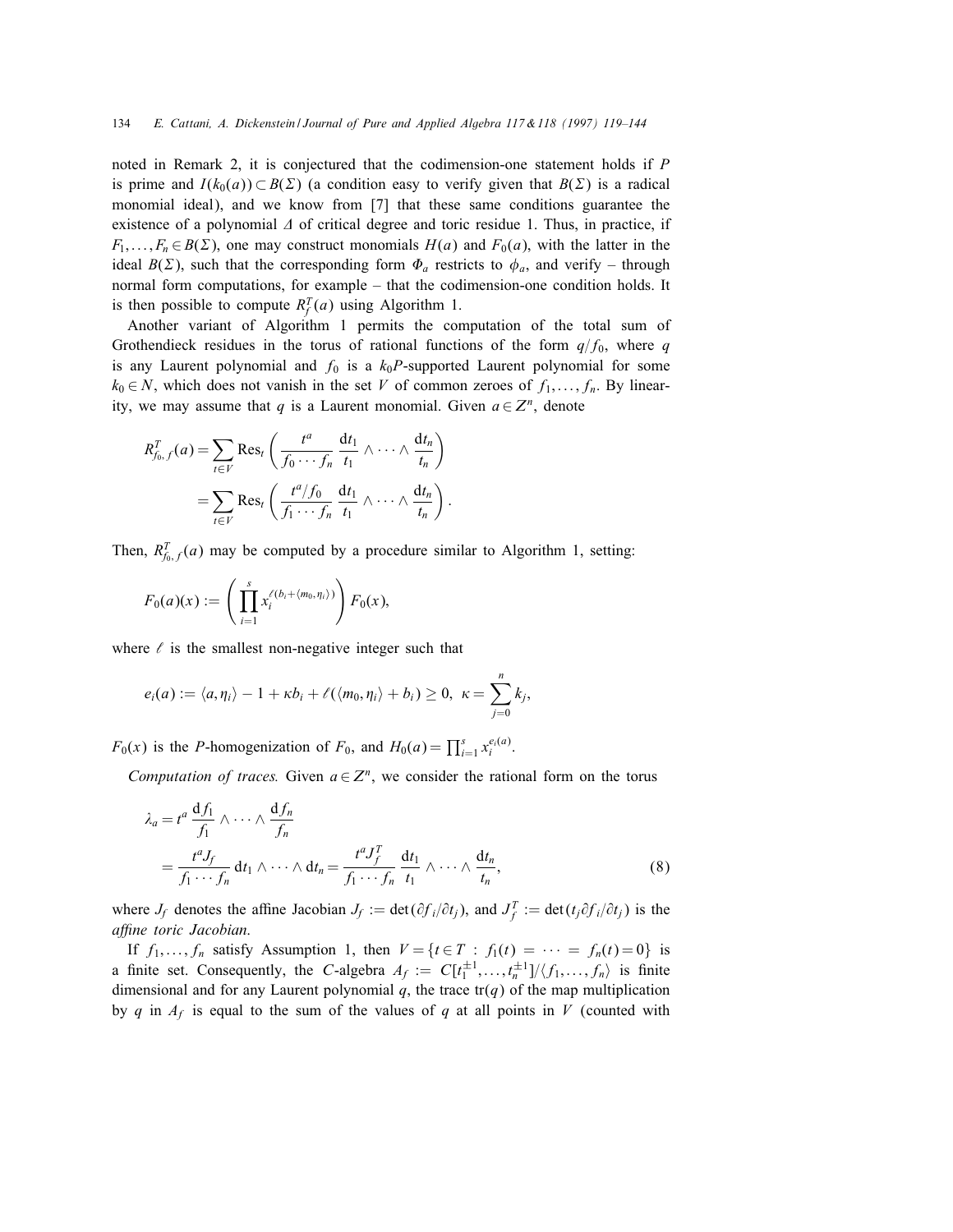multiplicity). It may also be computed as

$$
\operatorname{tr}(q) = \sum_{t \in V} \operatorname{Res} \left( \frac{qJ_f^T}{f_1 \cdots f_n} \frac{dt_1}{t_1} \wedge \cdots \wedge \frac{dt_n}{t_n} \right) = \sum_{t \in V} \operatorname{Res} \left( q \frac{df_1}{f_1} \wedge \cdots \wedge \frac{df_n}{f_n} \right)
$$

:

We will use the results of Section 3 to propose a new algorithm for the computation of traces under our assumptions. It suffices to compute the traces of monomials, i.e., the power sums of the elements in  $V$ , from which the multisymmetric functions of the elements in  $V$  may be deduced (see [8] and the references therein).

As in the description of Algorithm 1, we will assume, to simplify the description, that there exists  $m_0 \in P^{\circ} \cap Z^n$ . The passage to the case  $m_0$  rational, non-integer, is straightforward. It's clear, moreover, that after changing  $P \mapsto P - m_0$ ,  $f_j \mapsto t^{-k_j m_0} f_j$ , we may assume that  $m_0 = 0 \in P^\circ$ . This implies, in particular, that  $b_i > 0$  for all  $i = 1 \ldots, s$ . Let  $F_0 := \prod_{i=1}^s x_i^{b_i}$ . Then,  $deg(F_0) = \beta$  and  $F_0, \ldots, F_n$  satisfy the assumptions of (iv) in Theorem 1. Let  $J_F = J_F(\beta)$  be the toric Jacobian defined by (1) and  $K := \prod_{j=1}^n k_j = \prod_{j=1}^n k_j$ .  $\prod_{j=0}^n k_j$ .

**Theorem 12.** Let  $a \in \mathbb{Z}^n \cap k_0P$ ,  $k_0$  a non-negative integer. Then:

(i) The form  $\lambda_a$  defined in (8) is the restriction to the torus of the rational form  $A_a$  in  $X_P$  defined by:

$$
A_a := \frac{(\prod_{i=1}^s x_i^{\langle a, \eta_i \rangle + k_0 b_i}) J_F \Omega}{F_0^{k_0+1} F_1 \dots F_n},
$$

where, as in Section 3,  $\Omega$  is the Euler form defined relative to the standard basis  $\xi_1, \ldots, \xi_n$  of M.

(ii) Let  $J_F(k_0)$  denote the toric Jacobian, in the variety  $X_P$  of  $F_0^{k_0+1}, F_1, \ldots, F_n$ . Then,  $J_F(k_0) = (k_0 + 1)F_0^{k_0}J_F$  and, therefore, its toric residue relative to  $\langle F_0^{k_0+1}, F_1, \ldots, F_n^{k_n} \rangle$  $F_n$ ) is equal to  $(k_0 + 1)$ Kn! vol(P).

Proof. The second assertion follows immediately from the definition of the toric Jacobian and (iv) in Theorem 1. Since the restriction of  $\prod_{i=1}^s x_i^{\langle a,\eta_i\rangle}$  to T is  $t^a$ , statement (i) reduces to showing that the restriction to  $T$  of the form

$$
\frac{J_F \Omega}{F_0 \dots F_n} \tag{9}
$$

is the form  $(df_1/f_1) \wedge \cdots \wedge (df_n/f_n)$ . Let  $K_0 = K$ ,  $K_j = K/k_j$ ,  $j = 1, ..., n$ . Then the polynomials  $F_j^{K_j}$  are all of degree  $K\beta$  and we can define a map

 $F^K$ :  $X \to P^n$ .

On T we may define coordinates  $(t_1, \ldots, t_n)$  as in (3). Thus, the restriction of  $F^K$  to T takes values in the affine open set  $U_0 = \{ [y_0, \ldots, y_n] : y_0 \neq 0 \}$  and, for  $t \in T$ ,

$$
F^K(t) = [1, f_1^{K_1}(t), \dots, f_n^{K_n}(t)].
$$
\n(10)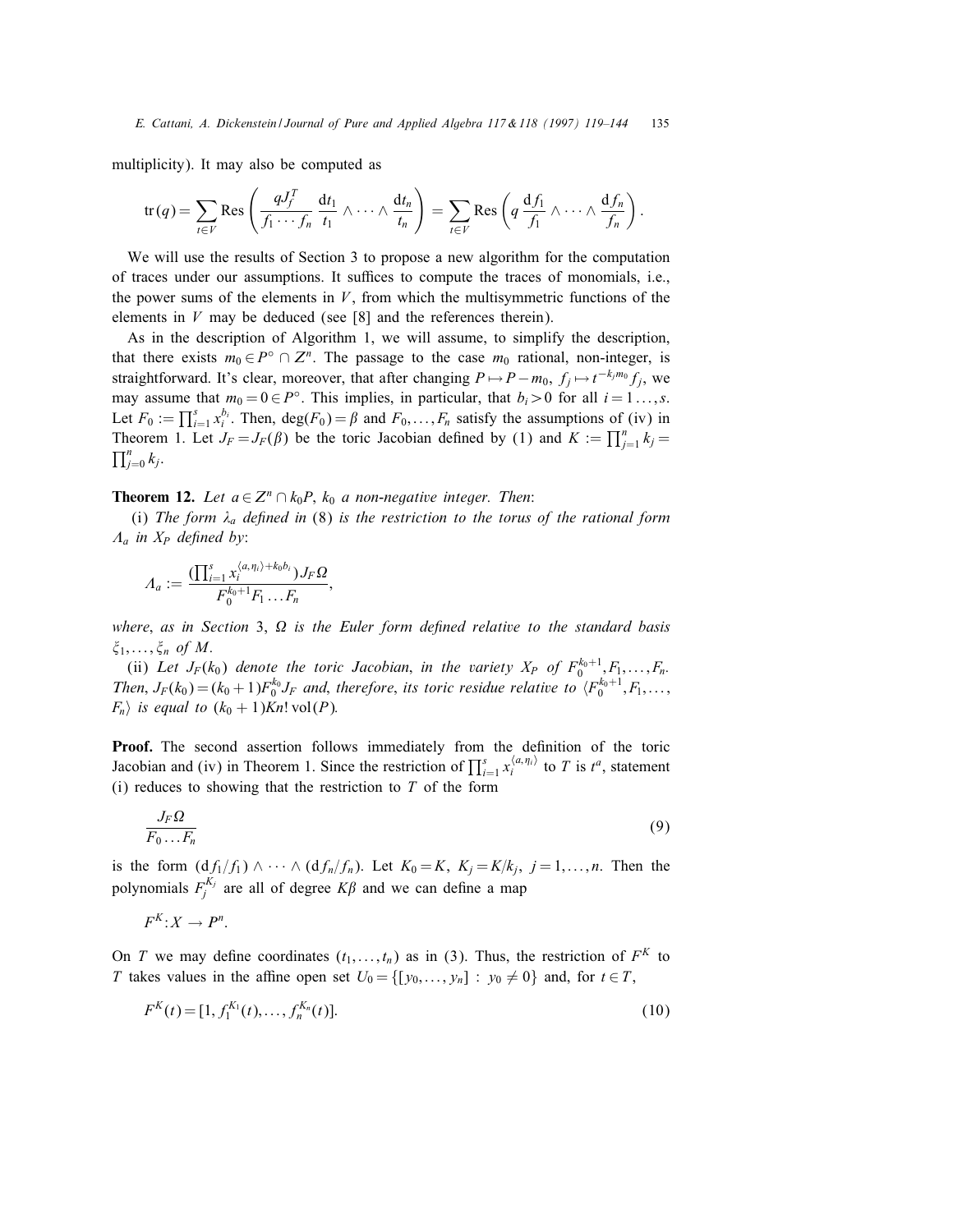On the other hand, since all  $F_j$ ,  $j = 0, \ldots, n$ , have the same degree, it follows from the proof of Theorem 5.1 in [11] that

$$
\frac{J_F^K \Omega}{F_0^{K_0} \dots F_{n^{K_n}}} = (F^K)^* \left( \frac{\Omega_{P^n}}{y_0 \dots y_n} \right),
$$

where  $J_F^K$  is the toric Jacobian of  $(F_0^{K_0},...,F_n^{K_n})$  and  $\Omega_{P^n}$  is the standard Euler form in  $P<sup>n</sup>$ . From the definition of the toric Jacobian we see that

$$
\frac{J_F^K \Omega}{F_0^{K_0} \dots F_{n^{K_n}}} = K^{n-1} \frac{J_F \Omega}{F_0 \dots F_n}.
$$

Thus, the restriction of  $(9)$  to T will be, up to a multiple, equal to the pullback by (10) of the restriction of  $\Omega_{P^n}/y_0 \cdots y_n$  to  $U_0$ . This restriction, in turn, is equal to

$$
\left(\prod_{j=1}^n K_j\right) \frac{\mathrm{d} f_1}{f_1} \wedge \cdots \wedge \frac{\mathrm{d} f_n}{f_n} = K^{n-1} \frac{\mathrm{d} f_1}{f_1} \wedge \cdots \wedge \frac{\mathrm{d} f_n}{f_n}
$$

which proves the assertion.  $\Box$ 

From Theorem 12 we deduce the following algorithm for the computation of the trace  $tr(t^a)$ :

#### Algorithm 2.

*Input*: An integral polytope  $P = \{x \in \mathbb{R}^n : \langle x, \eta_i \rangle \geq -b_i, i = 1, ..., s\}$  of dimension n, where  $\eta_1, \ldots, \eta_s$  are the primitive integer vectors in the inner normals to the facets of P and we assume, for simplicity, that all  $b_i > 0$ , i.e.,  $0 \in P^\circ$ ; Laurent polynomials  $f_1, \ldots, f_n$  satisfying Assumptions 3 and 4;  $a \in \mathbb{Z}^n$ .

*Output*: The trace  $tr(t^a)$ .

Step 1: Find a non-negative integer  $k_0$  such that  $k_0 \geq -\langle a, \eta_i \rangle/b_i$  for every  $i=1,\ldots,s$ . Step 2: Compute  $F_j(x_1,\ldots,x_s) = \varphi_{k_j}(f_j)$  for  $j = 1,\ldots,n$ . Set  $F_0 := \prod_{i=1}^s x_i^{b_i}$ . Choose any term order in  $C[x_1, \ldots, x_s]$  and compute a Gröbner basis of the ideal  $I(k_0) :=$  $\langle F_0^{k_0+1}, F_1, \ldots, F_n \rangle$ .

Step 3: Compute the toric Jacobian  $J_F := J_F(\beta)$  of  $F_0, \ldots, F_n$ .

Step 4: Compute the normal form of  $(\prod_{i=1}^{s} x_i^{\langle a, \eta_i \rangle + k_0 b_i}) J_F$  modulo  $I(k_0)$ . Let  $x^d$  be the least (relative to the chosen term order) monomial of critical degree not in  $I(k_0)$ . Then;

normalf
$$
(J_F(k_0)) = c(k_0) x^d
$$
; normalf $\left(\left(\prod_{i=1}^s x_i^{\langle a,\eta_i\rangle + k_0 b_i}\right) J_F\right) = c(a) x^d$ 

:

for appropriate constants  $c(k_0), c(a) \in C$ .

Step 5: The complex number  $c(k_0)$  is different from 0 and

$$
\operatorname{tr}(t^a) = \frac{c(a)}{c(k_0)(k_0+1) Kn! \operatorname{vol}(P)}
$$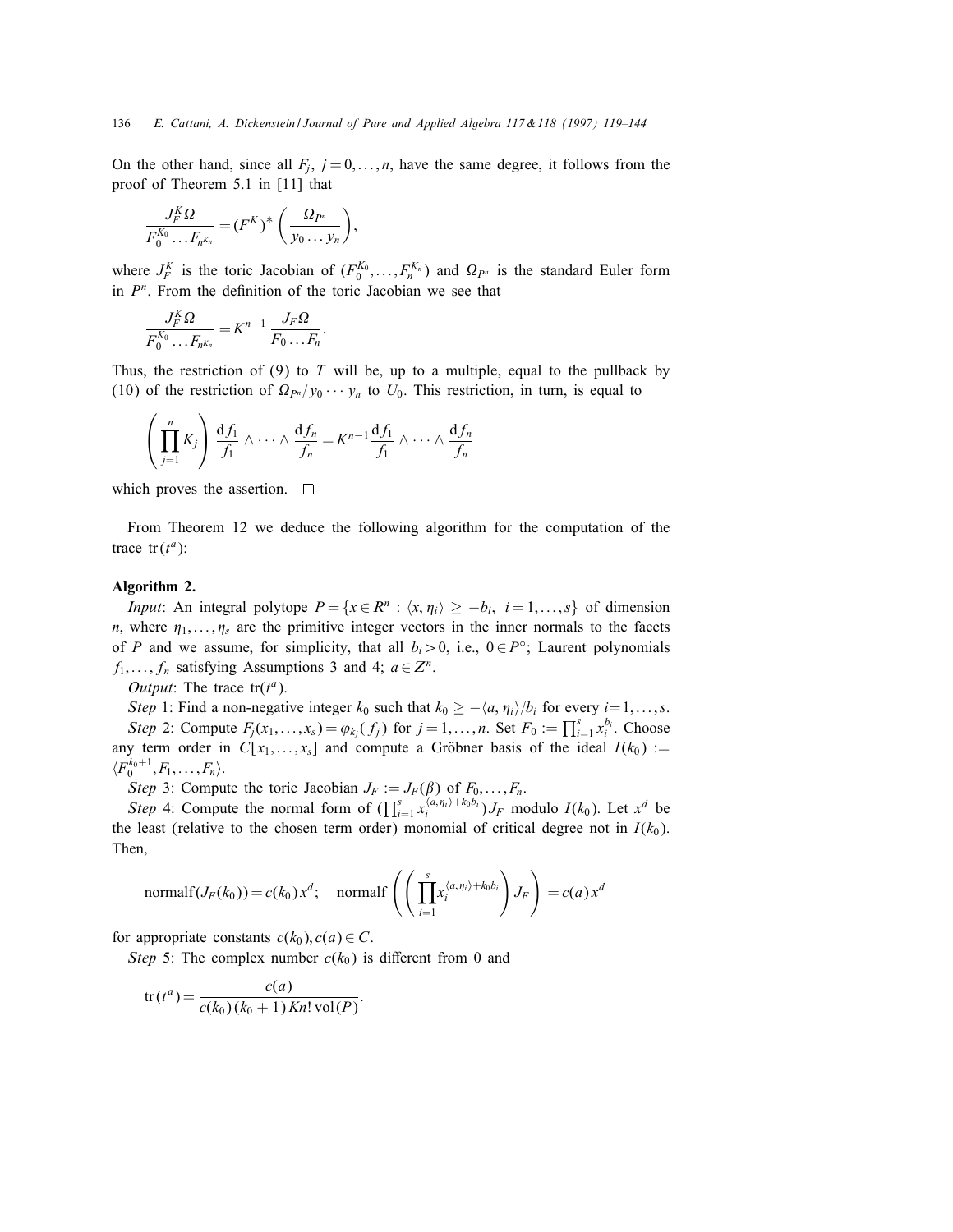# 5. Global residues in  $C<sup>n</sup>$

The purpose of this section is to show how toric residues may be used to study global residues in  $C<sup>n</sup>$ . As it will be apparent, the results presented below are not the most general possible; however, they should suffice to illustrate the basic ideas without undue notational confusion. Assumption 4 is as in [20, Section 9].

Let  $f_1, \ldots, f_n \in C[z_1, \ldots, z_n]$  be polynomials for which the set,

$$
Z_f^{\mathscr{A}} = \{ z \in C^n : f_1(z) = \cdots = f_n(z) = 0 \}
$$

of common zeroes in  $C^n$  is finite. Given  $a \in Z_{\geq 0}^n$ , denote by  $\psi_a$  the meromorphic form

$$
\psi_a = \frac{z^a \, dz_1 \wedge \cdots \wedge dz_n}{f_1 \cdots f_n}.
$$

We are interested in computing the *affine global residue* 

$$
R_f^{\mathscr{A}}(a) = \sum_{z \in Z_f^{\mathscr{A}}} \text{Res}_z(\psi_a),
$$

where, as before,  $\text{Res}_z(\psi_a)$  stands for the Grothendieck residue of  $\psi_a$  with respect to  $f_1,\ldots,f_n.$ 

Throughout this section we will fix an *n*-dimensional integral polytope  $P \subset R^n \cong M_R$ with the following property.

Assumption 4. P is contained in the positive orthant; it contains the origin and has a vertex in each coordinate axis.

Given such a polytope, we may order the inner normals,  $\eta_1, \ldots, \eta_s$ , to its facets so that  $\eta_j = e_j$ , for  $j = 1, ..., n$ . Then, the polytope P may be written as  $P = \{x \in R_{\geq 0}^n : \langle x, \eta_{n+\ell} \rangle\}$  $+ b_{\ell} \geq 0, \ell = 1, \ldots, r = s - n$ , with all  $b_{\ell} > 0$ . The positive orthant in  $N_R \cong R^n$  is an *n*-dimensional cone  $\sigma_0$  in the fan  $\Sigma(P)$  and, thus, it defines an affine open set  $X_{\sigma_0} \subset X_P$ .

Let  $U_{\sigma_0} = \{x \in C^s : x_{n+1} = \cdots = x_s = 1\}$ , then it is clear from the definition of  $Z(\Sigma(P))$ in Section 2 that  $U_{\sigma_0} \cap Z(\Sigma(P)) = \emptyset$  and, moreover, G acts trivially on  $U_{\sigma_0}$ . We will identify  $C^n \cong U_{\sigma_0} = X_{\sigma_0} \subset X_P$  and rename the inner normals  $e_1, \ldots, e_n, \eta_1, \ldots, \eta_r$ . Accordingly, we rename the coordinates  $x_1, \ldots, x_s$  as  $z_1, \ldots, z_n$ ,  $\zeta_1, \ldots, \zeta_r$ . Note that  $T \subset X_P$ is contained in  $U_{\sigma_0}$  and may be identified to  $(C^*)^n \subset C^n$ . Moreover,  $z_1, \ldots, z_n$  may be seen as the extension to  $C^n$  of the toric coordinates  $t_1, \ldots, t_n$  defined by (3).

Given  $f(z) = \sum_{m \in \Delta(f)} a_m z^m \in C[z_1, \ldots, z_n]$ , we will denote by

$$
F^{P}(z;\zeta) = \sum_{m \in \Delta(f)} a_m z^m \left( \prod_{\ell=1}^r \zeta_{\ell}^{\langle m,\eta_{\ell} \rangle + c_{\ell}} \right); \quad c_{\ell} = - \min_{\mu \in \Delta(f)} \langle \mu, \eta_{\ell} \rangle. \tag{11}
$$

Note that  $F^p(z;\zeta)$  differs from the X<sub>P</sub>-homogenization of f by a factor  $\prod_{i=1}^n z_i^{v_i}$ , where  $v_i = - \min_{\mu \in \Delta(f)} \langle \mu, e_i \rangle$ . The divisor  $\{F^P = 0\} \subset X_P$  is the closure of the zero set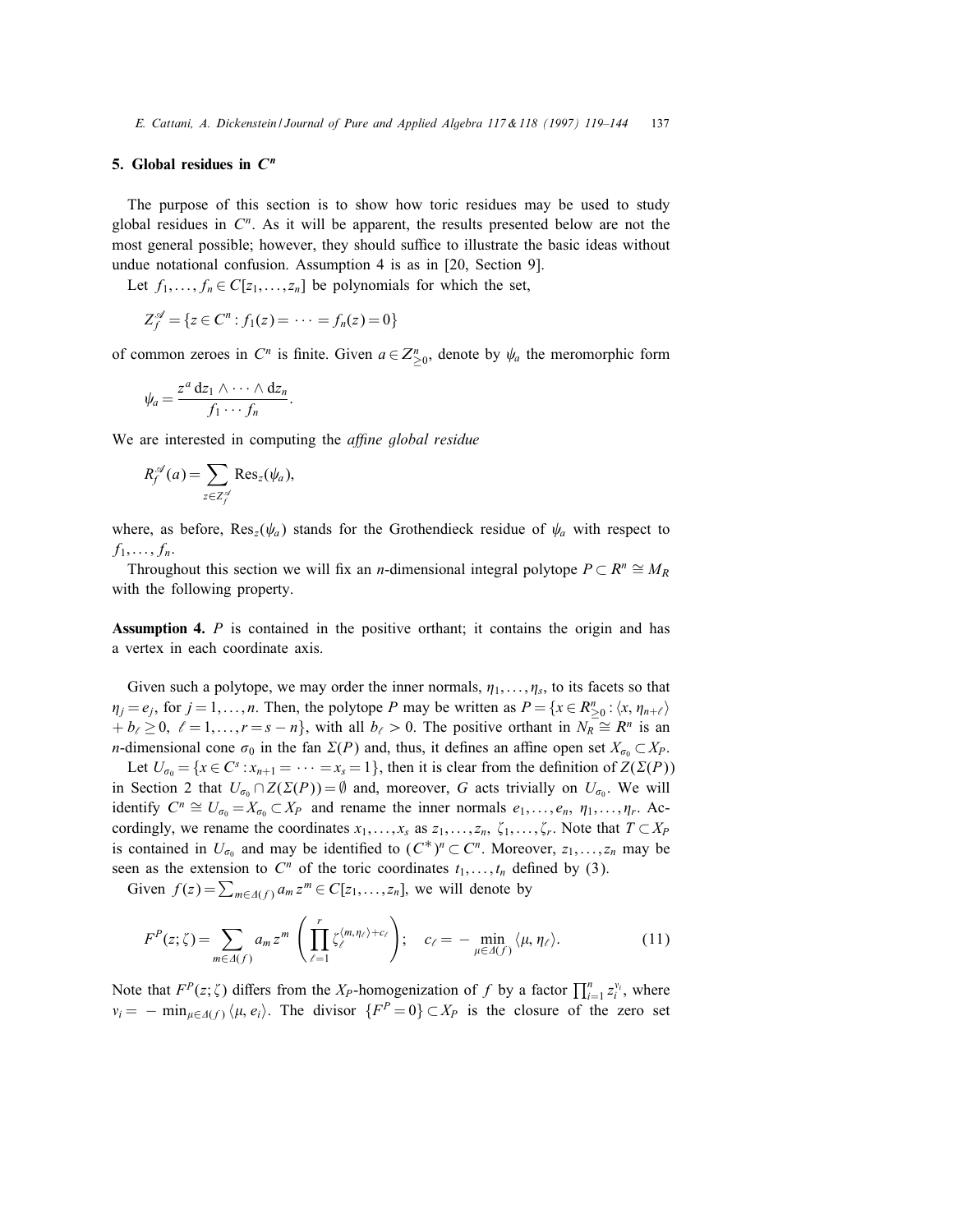${f = 0}$  ⊂  $C^n \cong U_{\sigma_0}$ . Clearly, the restriction of  $F^P$  to  $C^n \cong U_{\sigma_0}$  is f. Unless there is a possibility of confusion we will drop the superscript P.

Suppose now that P is as in Assumption 4 and that  $f_1, \ldots, f_n \in C[z_1, \ldots, z_n]$  satisfy the following condition.

**Assumption 5.** There exist positive integers  $k_1, \ldots, k_n$  such that  $\Delta(f_i) \subseteq k_iP$  and

$$
-\min_{\mu\in\Lambda(f_j)}\langle\mu,\eta_\ell\rangle=k_jb_\ell,\quad\text{for all }\ell=1,\ldots,r.
$$

Since this condition means that  $\Delta(f_i)$  intersects the facets associated to  $\eta_1, \ldots, \eta_r$ we will say that  $f_i$  is  $k_iP$ -supported at infinity.

Set  $F_j(z;\zeta) = F_j^P(z;\zeta)$  as in (11),  $K = k_1 + \cdots + k_n$  and, given  $a \in Z_{\geq 0}^n$ , let  $k_0(a)$  be the smallest non-negative integer such that

$$
e_{\ell}(a) := \langle a+1, \eta_{\ell} \rangle + (K + k_0(a))b_{\ell} - 1 \ge 0, \tag{12}
$$

for all  $\ell = 1, \ldots, r$ , where 1 denotes the vector  $(1, \ldots, 1)$ . Note that (12) is equivalent to requiring that  $(a + 1) \in ((k_0(a) + K)P)^\circ$ . Define:

$$
H_0(a) = z^a \prod_{\ell=1}^r \zeta_{\ell}^{e_{\ell}(a)}; \quad F_0(a) = \prod_{\ell=1}^r \zeta_{\ell}^{k_0(a)b_{\ell}}.
$$
 (13)

Let  $\beta \in A_{n-1}(X_P)$  denote the ample divisor defined as in (2). In the notation of this section  $\beta = \left[\sum_{\ell=1}^r b_\ell D_\ell\right]$  where  $D_\ell$  is the T-invariant divisor associated to the onedimensional cone spanned by  $\eta_{\ell}$ . It is easy to check that  $\deg F_j = k_j \beta$ ,  $\deg F_0(a) =$  $k_0(a)\beta$ , deg $H_0(a) = (k_0(a)+K)\beta - \beta_0 = \rho(F_0(a), F_1, \ldots, F_n)$ , and the rational form on  $X_P$ 

$$
\Psi_a = \frac{H_0(a)\,\Omega}{F_0(a)\cdot F_1\cdots F_n},
$$

where, as before,  $\Omega$  is the Euler form associated to the standard basis  $\xi_1, \ldots, \xi_n$ , restricts to  $\psi_a$  in  $U_{\sigma_0}$ .

**Theorem 13.** Let  $f_1, \ldots, f_n \in C[z_1, \ldots, z_n]$  be  $k_jP$ -supported at infinity and suppose that the zero set  ${F_1 = \cdots = F_r = 0} \subset X_P$  is contained in  $U_{\sigma_0}$ . Let  $a \in Z^n_{\geq 0}$  and let  $k_0(a)$ ,  $F_0(a)$ , and  $H(a)$  be as above. Then:

(i) If  $k_0(a) = 0$ , i.e., if  $a + 1 \in (KP)^{\circ}$ ,  $R_f^{\mathscr{A}}(a) = 0$ . Moreover, for  $k_0(a) > 0$ ,

- (ii)  $R_f^{\mathscr{A}}(a)$  is equal to the toric residue  $\text{Res}_F(H(a))$ , where  $F = (F_0(a),...,F_n)$ .
- (iii) There exist homogeneous polynomials  $A_{ij}$  such that for any  $j = 1, \ldots, n$

$$
F_j = A_{0j} \prod_{\ell=1}^r \zeta_{\ell} + \sum_{j=1}^n A_{ij} z_i.
$$

(iv) For any choice of polynomials  $A_{ij}$  as in (iii), let

$$
\varDelta := \prod_{\ell=1}^r \zeta_{\ell}^{k_0(a)b_{\ell}-1} \cdot \det((A_{ij})_{i,j=1,\ldots,n}).
$$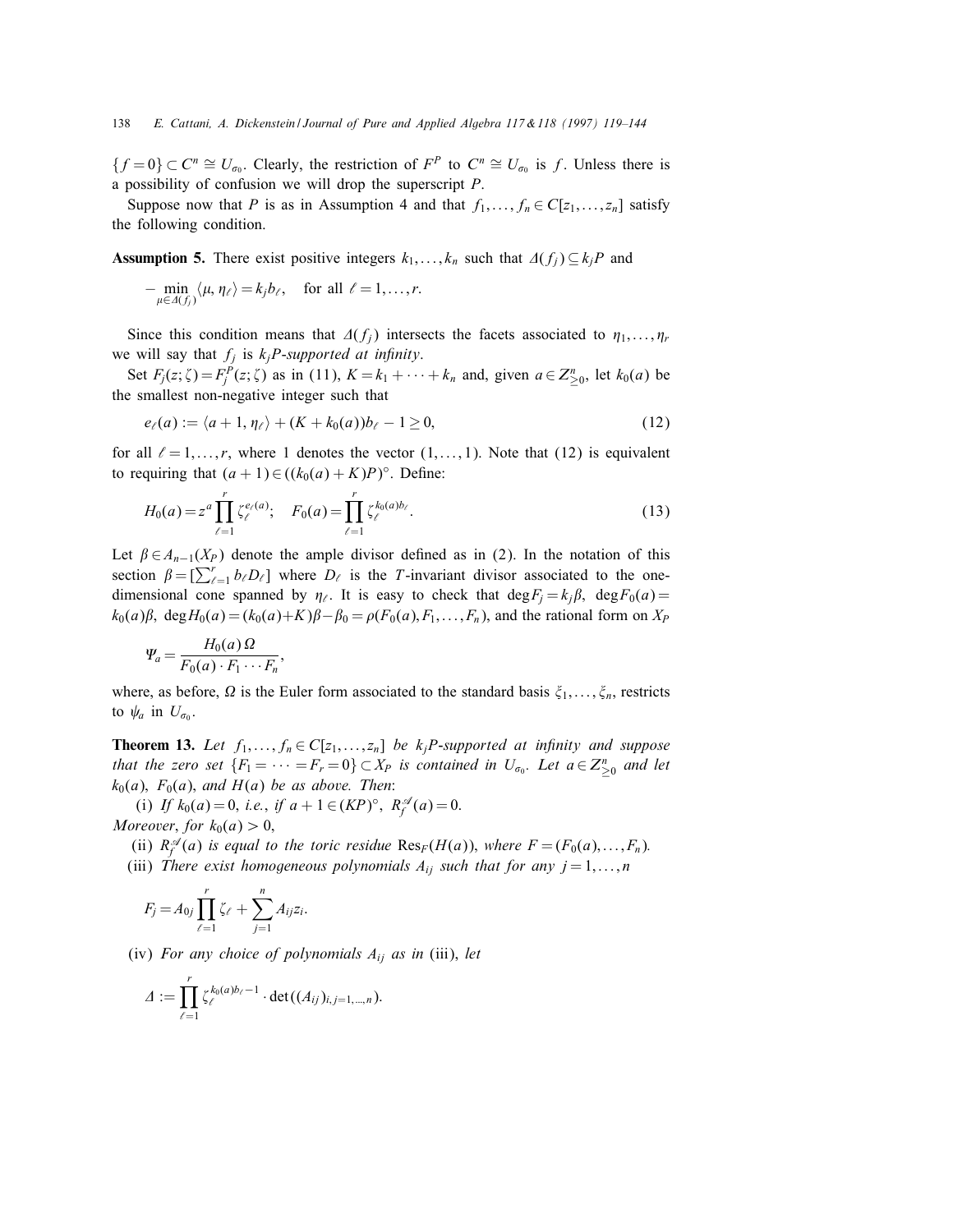Then,  $R_f^{\mathscr{A}}(a)$  is the unique complex number such that  $H(a) \equiv R_f^{\mathscr{A}}(a) \cdot \Delta$ , modulo the ideal  $\langle F_0(a), F_1, \ldots, F_n \rangle$ .

**Proof.** We note, first of all, that by assumption  $F_0(a), F_1, \ldots, F_n$  do not vanish simultaneously on  $X_P$ . Therefore,  $V_f^{\mathscr{A}}$  is finite since it coincides with the set of common zeroes in  $X_P$  of  $F_1, \ldots, F_n$ , which is compact. Thus, it makes sense to consider the global residue  $R_f^{\mathscr{A}}(a)$ .

The first assertion follows as in the proof of Corollary 5, while  $(ii)$  is a consequence of (i) in Theorem 1. If we assume now that  $k_0(a) > 0$ ,  $F_0(a), F_1, \ldots, F_n$  all have ample degree and (iii) follows from the corresponding statement in Theorem 1. Alternatively, we may just observe that according to Assumption 5, the only term in  $F_i$  which contains none of the z-variables comes from the constant term in  $f_j$  and is thus a multiple of  $\prod_{\ell=1}^r \zeta_{\ell}^{k_j b_{\ell}}.$ 

The final statement follows from the fact that, according to Theorem  $1(ii)$ , the quotient  $S_o/(F_0(a), \ldots, F_n)$  is one-dimensional and, by (iv) in Theorem 1,  $\Delta$  is a polynomial of critical degree  $\rho$  and toric residue 1.  $\Box$ 

**Remark 14.** Note that given polynomials  $f_1, \ldots, f_n \in C[z_1, \ldots, z_n]$  which are  $k_j P$ supported at infinity, the condition that the set of common zeroes in  $X_P$ ,  $\{F_1 = \cdots =$  $F_n = 0$ , be contained in  $U_{\sigma_0}$  is equivalent to the non-vanishing of all facet resultants  $R^{\eta_{\ell}}(f_1,\ldots,f_n)$ , relative to  $k_1P,\ldots,k_nP, \ell=1,\ldots,n$ .

Theorem 13 implies the following algorithm for the computation of  $R_f^{\mathscr{A}}(a)$ .

# Algorithm 3.

*Input*: An integral polytope  $P = \{x \in R_{\geq 0}^n : \langle x, \eta_\ell \rangle \geq -b_\ell, \ell = 1, ..., r\}$  of dimension *n*, where  $\eta_1, \ldots, \eta_r$  are the primitive integer vectors in the inner normals to those facets of P which do not lie in the coordinate hyperplanes; polynomials  $f_1, \ldots, f_n$ satisfying (11) and such that  $R^{n_{\ell}}(f_1, ..., f_n) \neq 0$  for all  $\ell = 1, ..., r; a \in Z_{\geq 0}^n$ .

*Output*: The global residue in  $C^n$ ,  $R_f^{\mathcal{A}}(a)$ .

Step 1: Find a non-negative integer  $k_0(a)$  such that  $a+1 \in ((k_0(a)+K)P)^\circ, K = k_1 +$  $\cdots + k_n$ . Define  $F_0(a) \in C[\zeta_1, \ldots, \zeta_r]$  as in (13).

Step 2: Compute  $F_j(z, \zeta)$  for  $j = 1, ..., n$ . Choose any term order in the polynomial ring  $C[z_1 \ldots, \zeta_r]$  and compute a Gröbner basis of  $I(k_0(a)) := \langle F_0(a), F_1, \ldots, F_n \rangle$ .

Step 3: Compute  $\Delta$  as in (iv) of Theorem 13.

Step 4: Compute the normal form of  $\Delta$  and of  $H(a)$  modulo  $I(k_0(a))$ . Let  $x^d$  be the least (relative to the chosen term order) monomial of critical degree not in  $I(k_0(a))$ . Then;

normalf( $\Delta$ ) = c( $\Delta$ )x<sup>d</sup>; normalf( $H(a)$ ) = c(a)x<sup>d</sup>; c( $\Delta$ ), c(a)  $\in$  C.

Step 5: The complex number  $c(\Delta) \neq 0$  and  $R_f^{\mathscr{A}}(a) = c(a)/c(\Delta)$ .

**Examples:** (i) Let  $P = \{x \in R_{\geq 0}^n : -x_1 - \cdots - x_n \geq -1\}$  be the standard simplex. Then  $X_P = P^n$  and given  $f \in C[z_1, \ldots, z_n]$ ,  $F^P(z; \zeta)$  is its usual homogenization. Any such f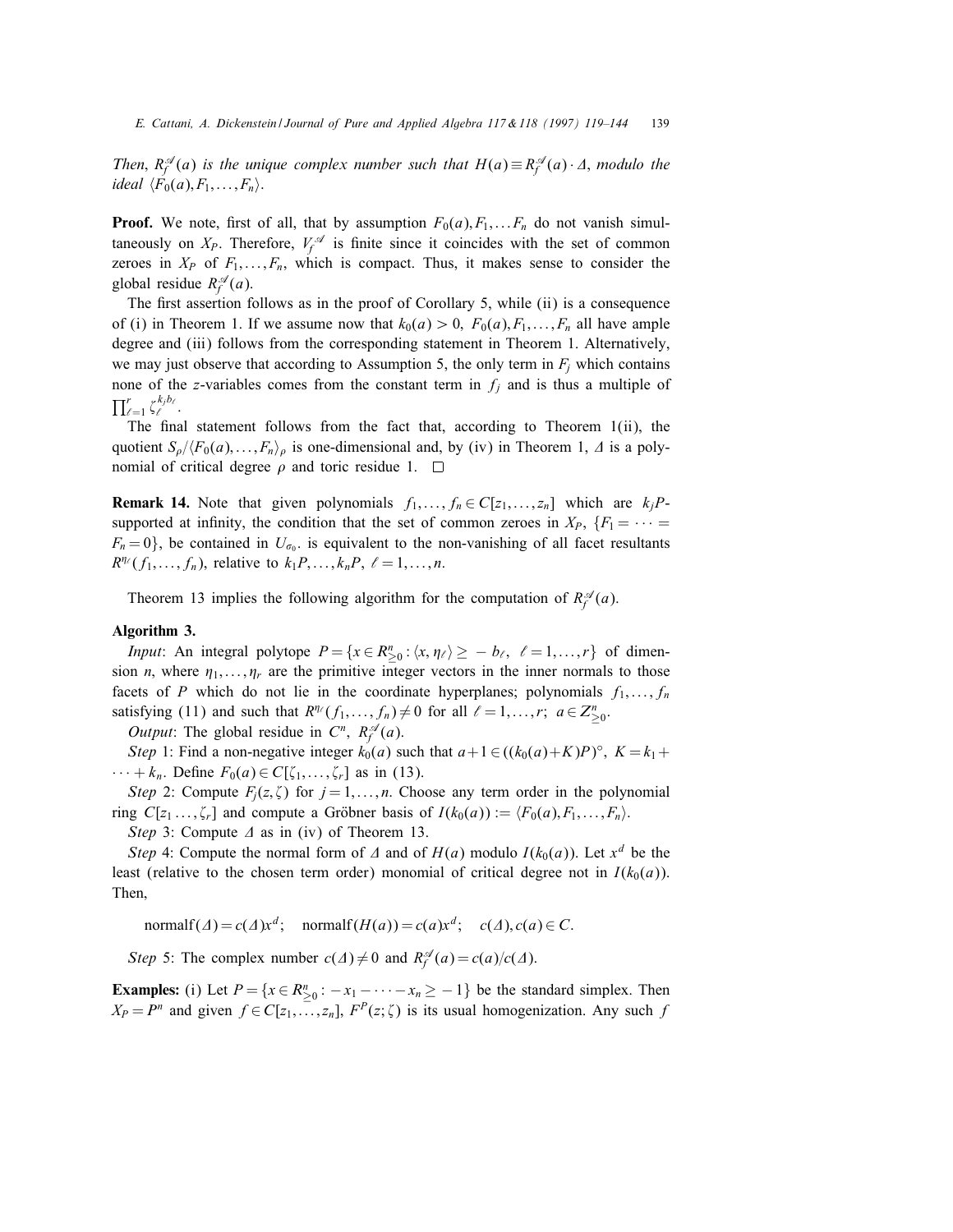is kP-supported at infinity, for  $k = deg(f)$ . A family  $f_1, \ldots, f_n$  satisfies the assumption in Theorem 13 if and only if they do not intersect at infinity in the usual sense.

(ii) Let  $w = (w_1, \ldots, w_n)$  be an *n*-tuple of positive integers with no common factors, and  $P_w = \{x \in R_{\geq 0}^n : -w_1x_1 - \cdots - w_nx_n \geq -W; W = \prod_{j=1}^n w_j\}; X_{P_w} = P_w^n$  is the weighted projective space with weights  $(1, w_1, \ldots, w_n)$ . For  $f \in C[z_1, \ldots, z_n]$ , the polynomial  $F^{P_w}(z;\zeta)$  is its weighted homogenization. It is no longer true that an arbitrary  $f \in C[z_1, \ldots, z_n]$  will be  $kP_w$ -supported at infinity for some integer k; indeed, this will only happen if the weighted degree of  $f$  is a multiple of  $W$ . However, as it is clear from the proof of Theorem 13, this is only used to appeal to (ii) in Theorem 1 which, as noted in Remark 2, holds in greater generality for weighted projective space. Thus, we may apply Theorem 13 and Algorithm 3 to a family  $f_1, \ldots, f_n$  which do not intersect at infinity in  $P_w^n$  in the sense of [8, (1.3)].

It is convenient to introduce the following notation: Given an integral polytope P and  $m \in \mathbb{Z}^n$  we will denote by  $P[m]$  the translated polytope  $\{\mu + m : \mu \in P\}$ . The following theorem expresses Theorem 13 purely in terms of  $C[z_1, \ldots, z_n]$ .

**Theorem 15.** Let  $f_1, \ldots, f_n \in C[z_1, \ldots, z_n]$  be as in Theorem 13 and write

$$
f_j(z) - f_j(0) = \sum_{i=1}^n a_{ji}(z) z_i,
$$

with  $a_{ii}(z) \in C[z_1, \ldots, z_n]$  and  $\Delta(a_{ii}) \subset (k_i P) [-\xi_i]$ . Let  $\delta := \det(a_{ii})$ . (i) Given  $a \in Z_{\geq 0}^n$ , there exists  $g_0(z) \in C[z_1, \ldots, z_n]$  with  $\Delta(g_0)[1] \subset (KP)^\circ$  and

$$
z^{a}-R_{f}^{\mathscr{A}}(a)\cdot\delta\equiv g_{0}(z) \,(\text{mod}\langle f_{1},\ldots,f_{n}\rangle).
$$

(ii) Let  $k_0 \in Z_{\geq 0}$  be such that  $a + 1 \in ((K + k_0)P)^\circ$ . Then  $R_f^{\mathscr{A}}(a) \in C$  is uniquely determined by the property that there exist  $g_1, \ldots, g_n \in C[z_1, \ldots, z_n]$  with  $\Delta(g_j)[1]$ contained in  $((K + k_0 - k_j)P)^\circ$  and

$$
z^{a}-R_{f}^{\mathscr{A}}(a)\cdot\delta=g_{0}+\sum_{j=1}^{n}g_{j}\cdot f_{j}.
$$
 (14)

**Proof.** Suppose  $a_{ji}(z) = \sum_{m \in A(a_{ji})} \lambda_m z^m$  and let  $\xi_1, \ldots, \xi_n$  denote the standard basis of  $R<sup>n</sup>$ . We set

$$
A_{ji}(z;\zeta) = \sum_{m \in \Delta(a_{ji})} \lambda_m z^m \left( \prod_{\ell=1}^r \zeta_{\ell}^{\langle m + \xi_i, \eta_{\ell} \rangle + k_j b_{\ell}} \right).
$$

The assumption on the Newton polyhedron of  $a_{ji}$  guarantees that all exponents are positive and we have

$$
F_j^P(z;\zeta) = f_j(0) \left( \prod_{\ell=1}^r \zeta_{\ell}^{k_j b_{\ell}} \right) + \sum_{i=1}^n A_{ji}(z;\zeta) z_i
$$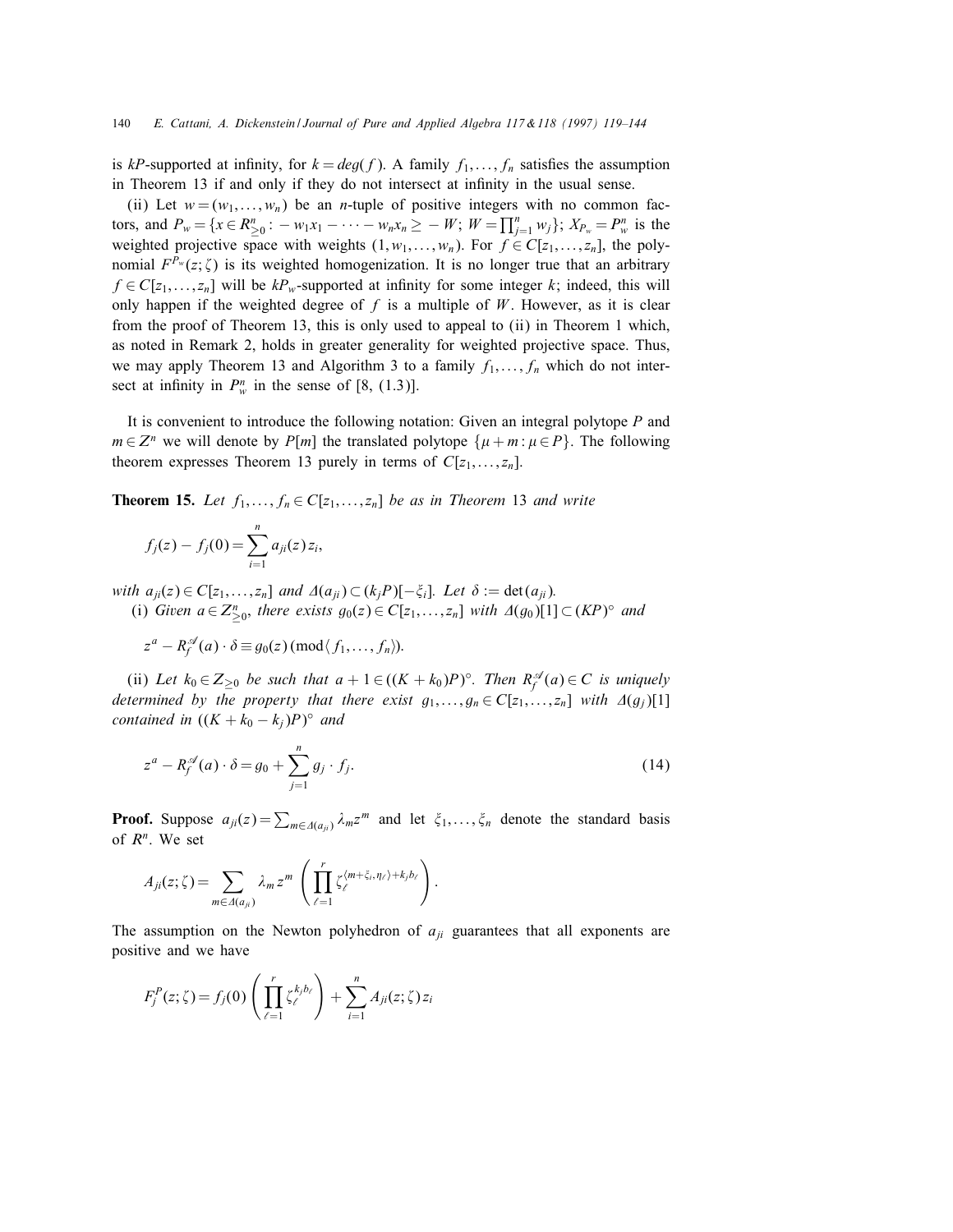and  $A_{ii}(z; 1) = a_{ii}(z)$ . Clearly, if  $\Delta$  is as in Theorem 13, we have  $\Delta(z; 1) = \delta(z)$ . According to (iv) in Theorem 13 we may write

$$
H_0(a) - R_f^{\mathscr{A}}(a) \cdot \Delta = G_0 F_0(a) + \sum_{j=1}^n G_j F_j.
$$
 (15)

We may assume, without loss of generality, that  $G_0$  is homogeneous of degree  $K\beta - \beta_0$ and  $G_i$  is homogeneous of degree  $(K + k_0(a) - k_i)\beta - \beta_0$ . Let  $g_i(z) = G_i(z; 1)$ , then setting  $\zeta = (1, \ldots, 1)$  in (15) we have the identity (14).

Suppose now that  $z^m \zeta^v$  is a monomial of degree  $K\beta - \beta_0$ . Then the monomial  $z^{m+1}\zeta^{v+1}$  has degree  $K\beta$  and, therefore, for every  $\ell = 1, \ldots, r$ 

$$
-\langle m+1,\eta_\ell\rangle +v_\ell+1=Kb_\ell.
$$

Consequently,  $\langle m + 1, \eta_{\ell} \rangle + Kb_{\ell} > 0$ , for all  $\ell = 1, ..., r$ , and  $m + 1 \in (KP)^{\circ}$ . This shows that  $\Delta(g_0)[1] \subset (KP)^\circ$  as asserted by (i). A similar argument yields the statement  $\Delta(g_i)[1] \subset ((K + k_0 - k_j)P)^\circ.$ 

To complete the proof of (ii), suppose there exist  $c \in C$  and polynomials  $g_0, \ldots, g_n$ with  $\Delta(g_j)[1] \subset ((K + k_0 - k_j)P)^\circ$  and such that

$$
z^{a} = c \cdot \delta + g_0 + \sum_{j=1}^{n} g_j f_j.
$$
 (16)

Set

$$
\zeta^{\langle a,\eta\rangle}=\prod_{\ell=1}^r\zeta_\ell^{\langle a,\eta_\ell\rangle};\quad H_1(a):=\prod_{\ell=1}^r\zeta_\ell^{e_\ell(a)-\langle a,\eta_\ell\rangle}.
$$

If in (16) we change  $z_j \mapsto z_j \zeta^{\langle \xi_j, \eta \rangle}$  and multiply both sides of the equation by  $H_1(a)$ we obtain  $H_0(a) = cA + G_0F_0(a) + \sum_{j=1}^n G_jF_j$ , with

$$
G_j(z;\zeta)=g_j(z_1\zeta^{\langle \xi_1,\eta \rangle},\ldots,z_n\zeta^{\langle \xi_n,\eta \rangle})\cdot \zeta^{\langle 1,\eta \rangle}\cdot \prod_{\ell=1}^r \zeta_\ell^{K_jb_\ell-1},
$$

where  $K_j = K + k_0 - k_j$ ,  $j = 0, \ldots, n$ . Because of the assumptions on the Newton polyhedra of the  $g_i$ 's, the exponents of  $\zeta_1, \ldots, \zeta_r$  in the above expression are all non-negative and we may apply (iv) in Theorem 13 to conclude that  $c = R_f^{\mathscr{A}}$ .

Theorem 15 has the following immediate consequence which should be seen as a converse of the Euler–Jacobi vanishing conditions.

**Corollary 16.** With the same assumptions as in Theorem 13, let  $a \in Z_{\geq 0}^n$  be such that  $R_f^{\mathscr{A}}(a)=0$ . Then,  $z^a$  coincides, modulo the ideal  $\langle f_1,\ldots,f_n\rangle$  with a polynomial whose Newton polyhedron is contained in the interior of  $(KP)[-1]$ .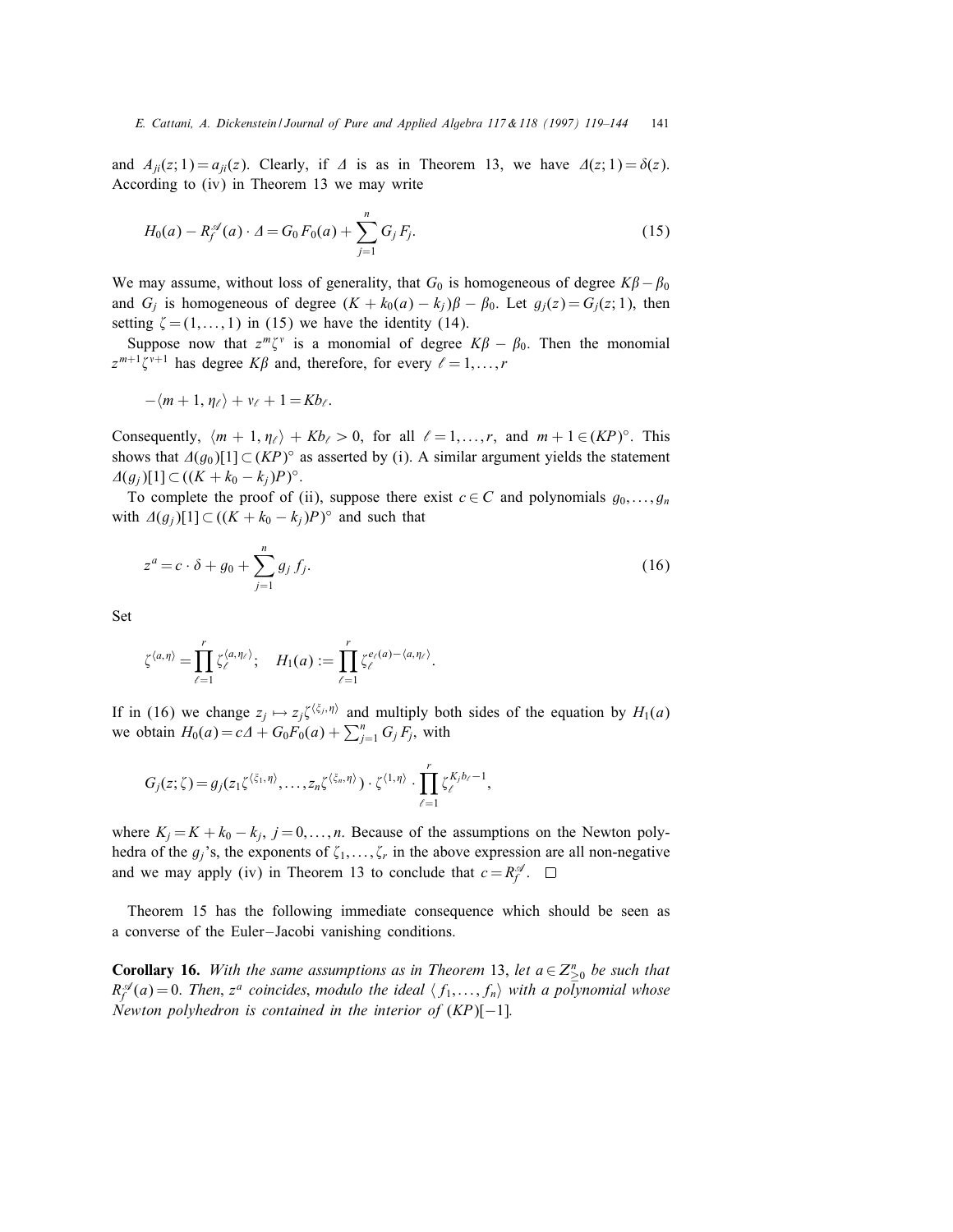It is easy to check that the polynomial  $\delta = det(a_{ii})$  has Newton polyhedron contained in  $(KP)[-1]$ . We deduce that  $C[z_1, \ldots, z_n]/\langle f_1, \ldots, f_n \rangle$  has a C-basis which consists of polynomials with Newton polyhedra contained in (KP)[−1]. More precisely:

**Corollary 17.** Suppose the polynomials  $f_1, \ldots, f_n$  satisfy the assumptions of Theorem 13. Then the ring  $C[z_1, \ldots, z_n]/\langle f_1, \ldots, f_n \rangle$  has a C-basis of the form  $\{\delta, h_1, \ldots, h_\gamma\}$ , where  $\gamma < (\prod_{i=1}^n k_i) n! \text{vol}(P)$  and  $\Delta(h_i) \subseteq ((KP)[-1])^\circ$  for all  $i = 1, \ldots, \gamma$ .

**Proof.** It follows from (14) that the quotient ring  $C[z_1, \ldots, z_n]/\langle f_1, \ldots, f_n \rangle$  has a basis consisting of (the class of)  $\delta$  together with a suitable collection of monomials corresponding to points in  $(KP)[-1]$ .

The complex dimension of the quotient is less or equal than the mixed volume of the polytopes  $\Delta(f_1), \ldots, \Delta(f_n)$ , which is less or equal that the mixed volume of  $k_1 P, \ldots, k_n P$ . Therefore,  $\gamma < (\prod_{i=1}^n k_i) n! \text{vol}(P)$ .

Note that, since as observed in the proof of Theorem 15,  $\Delta(z; 1) = \delta(z)$ , the global residue in  $C<sup>n</sup>$  of the form

$$
\frac{\delta(z)}{f_1\cdots f_n} dz_1\wedge\cdots\wedge dz_n
$$

is equal to 1. We can improve the choice of  $\delta$  to get a polynomial with similar properties but fewer monomials. Given  $f_1, \ldots, f_n$  as in Theorem 15,  $f_j = \sum_{m \in \Delta(f_j)} a_m^j z^m$ ,  $j = 1, \ldots, n$ , let

$$
f_j^{\infty} = \sum_{m \in C_j^{\infty}} a_m^j z^m,
$$

where  $C_j^{\infty}$  denotes the union of the facets of  $k_jP$  not lying in the coordinate hyperplanes. As  $0 \notin C_j^{\infty}$ , we can find polynomials  $\alpha_{ji}, i, j = 1, ..., n$ 

$$
f_j^{\infty} = \sum_{i=1}^n \alpha_{ji} z_i.
$$
 (17)

**Corollary 18.** Let  $f_1, \ldots, f_n$  satisfy the assumptions of Theorem 13 and let  $\alpha_{ji}$ , for  $i, j = 1, \ldots, n$  be as in (17). Assume, moreover, that each monomial in  $\alpha_{ji} z_i$  is a monomial in  $f_j^{\infty}$ . Define  $\delta^{\infty} := \det(\alpha_{ji})$ ,  $dz = dz_1 \wedge \cdots \wedge dz_n$ . Then:

(i) The total sum residues in  $C^n$  of the form  $[\delta^{\infty}/(f_1 \cdots f_n)]$  dz is equal to 1.

(ii) All monomials appearing in  $\delta^{\infty}$  lie in  $(KP)[-1] - ((KP)[-1])^{\circ}$ .

(iii) There exists a C-basis of the quotient ring  $C[z_1, \ldots, z_n]/\langle f_1, \ldots, f_n \rangle$  of the form  $\{\delta^{\infty}, h_1, \ldots, h_{\gamma}\}\$ , where  $\Delta(h_i) \subseteq ((KP)[-1])^{\circ}$  for all  $i = 1, \ldots, \gamma$ .

(iv) Given any polynomial q, let  $c, c_1, \ldots, c_\gamma \in C$  be such that  $q = c \cdot \delta^\infty + \sum_{i=1}^s c_i h_i$ in the quotient ring. Then the sum of residues in  $C^n$  of  $[q/(f_1 \cdots f_n)]$  dz is equal to c.

**Proof.** We have already observed that the Newton polyhedron of  $\delta$  is contained in  $(KP)[-1]$ . The polynomial  $\delta^{\infty}$  consists of exactly those terms that lie in the facets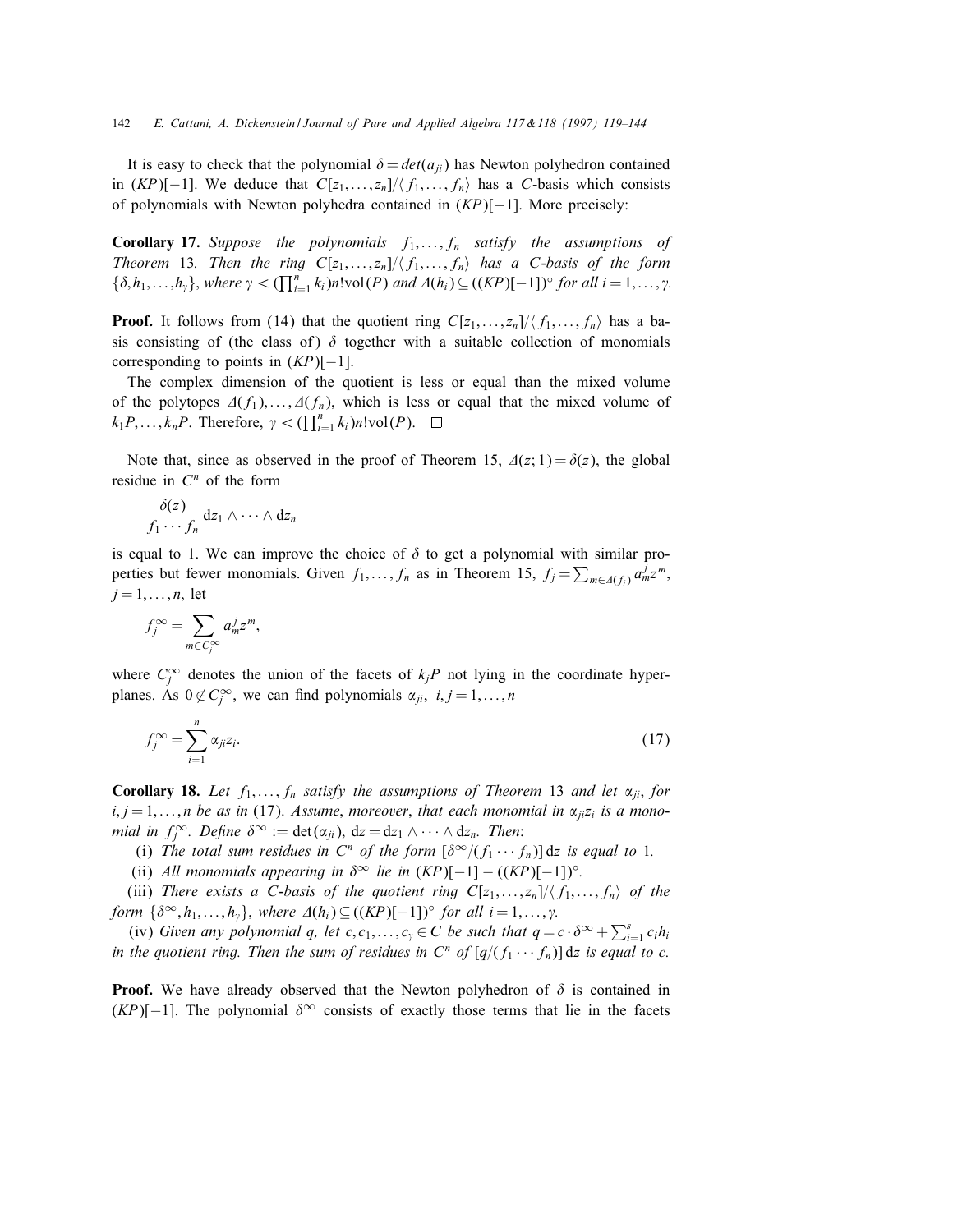of  $(KP)[-1]$  not contained in the translates of the coordinate hyperplanes. Thus, the monomials in  $\delta - \delta^{\infty}$  lie in  $((KP)$ [−1])<sup>°</sup> and the first assertion follows from (i) in Theorem 13. The other statements follow immediately.  $\square$ 

**Remark 19.** Let  $P$  be, as in the first example following Algorithm 3, the standard simplex and suppose  $f_j(z_1,...,z_n) = z_j^{r_j+1} + g_j(z_1,...,z_n)$  with  $\deg(g_j) \leq r_j$ , for any  $j = 1, \ldots, n$ , or, with the previous notations,  $f_j^{\infty} = z_j^{r_j+1}$ . In this case,  $\delta^{\infty}$  is just the monomial  $z^r$ . We can then view Corollary 18 as an extension of Lemma 4.2 in [8] (see also  $[4]$ ).

## References

- [1] I.A. Aĭzenberg and A.P. Yuzhakov, Integral representations and residues in multidimensional complex analysis, Translations of Mathematical Monographs, Vol. 58 (American Mathematical Society, Providence, 1983).
- [2] B. Barkee, D. Cac Can, J. Ecks, T. Moriarty and R.F. Ree, Why you cannot even hope to use Gröbner bases in public key cryptography: an open letter to a scientist who failed and a challenge to those who have not yet failed, J. Symbol. Comput. 18 (1994) 497-502.
- [3] V. Batyrev and D. Cox, On the Hodge structure of projective hypersurfaces in toric varieties, Duke J. Math. 75 (1994) 293–338.
- [4] E. Becker, J.-P. Cardinal, M.-F. Roy and Z. Szafraniec, Multivariate Bezoutians, Kronecker symbol and Eisenbud–Levine formula, in: MEGA 94: Effective Methods in Algebraic Geometry, Progress in Mathematics 143 (Birkhäuser, Basel, 1996) 79-104.
- [5] C. Berenstein, R. Gay, A. Vidras and A. Yger, Residue Currents and Bezout Identities, Progress in Mathematics 114 (Birkhäuser, Basel Boston Berlin, 1993).
- [6] C. Berenstein and A. Yger, Multidimensional residues and complexity problems, in: Proc. IMACS Symp. 93 (Lille, France, 1993).
- [7] E. Cattani, D. Cox and A. Dickenstein, Residues in toric varieties, Comp. Math., alg-geom 9506024, to appear.
- [8] E. Cattani, A. Dickenstein and B. Sturmfels, Computing multidimensional residues, in: MEGA 94: Effective Methods in Algebraic Geometry, Progress in Mathematics, Vol. 143 (Birkhäuser, Basel, 1996) 135 –164.
- [9] N. Coleff and M. Herrera, Les Courants Residuels Associés à une Forme Meromorphe, Lecture Notes in Math., Vol. 633 (Springer, Berlin, 1978).
- [10] D. Cox, The homogeneous coordinate ring of a toric variety, J. Algebraic Geom. 4 (1995) 17 –50.
- [11] D. Cox, Toric residues, Ark. Mat. 34 (1996) 73–96.
- [12] V. Danilov, The geometry of toric varieties, Russian Math. Surveys 33 (1978) 97–154.
- [13] A. Dickenstein, N. Fitchas, M. Giusti and C. Sessa, The membership problem for unmixed polynomial ideals is solvable in single exponential time, Discrete Appl. Math. 33 (1991) 73–94.
- [14] A. Dickenstein and C. Sessa, An effective residual criterion for the membership problem in  $C[z_1, \ldots, z_n]$ , J. Pure Appl. Algebra 74 (1991) 149 –158.
- [15] M. Elkadi, Résidu de Grothendieck et problèmes d'effectivité, Thèse, Université de Bordeaux I, 1993.
- [16] I. Emiris and J. Canny, Efficient incremental algorithm for the sparse resultant and the mixed volume, J. Symbol. Comput. 11 (1996) 1–33.
- [17] N. Fitchas, M. Giusti and F. Smietanski, Sur la complexité du théorème des zéros, in: J. Guddat et al., eds., Approximation and Optimization (Peter Lange, Frankfurt am Main, 1995).
- [18] W. Fulton, Introduction to Toric Varieties (Princeton Univ. Press, Princeton, 1993).
- [19] I. Gel'fand, M. Kapranov and A. Zelevinsky, Discriminants, Resultants and Multidimensional Determinants (Birkhäuser, Basel, 1994).
- [20] O.A. Gel'fond and A.G. Khovanskii, Newtonian polytopes and Grothendieck residues, Dokl. Math. 54 (1996) 700–702.